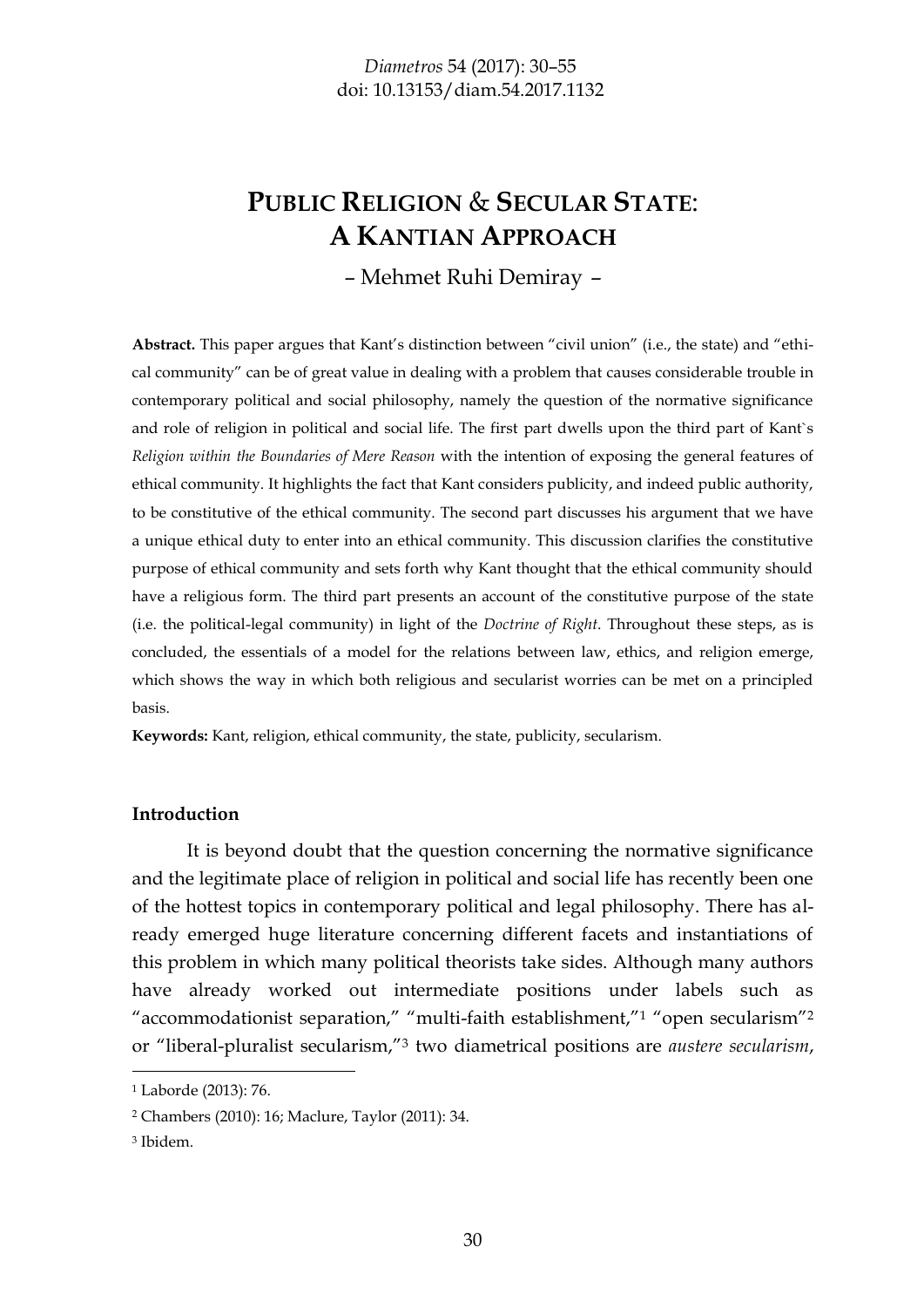represented by authors like Robert Audi,<sup>4</sup> Stephen Macedo,<sup>5</sup> and Richard Rorty,<sup>6</sup> on the one hand, and *integrationism*, represented by authors like Paul Weithman<sup>7</sup> and Nicholas Wolterstorff, $8$  on the other. In this controversy, it is interesting to note, both parties think that the crux of the issue lies in the question of whether or not religion can be a source for public reasons from which we should derive political-legal norms.

Following a path set by John Rawls,<sup>9</sup> austere secularists tend to give an epistemological twist to the concept of public reason. They consider it a criterion testing whether a norm could be accept*able* to all relevant persons. Since religious beliefs reflect deep commitments springing up from a person`s comprehensive worldview, the austere secularists conclude, they are private states of mind that should be left at the doors of the political-legal sphere, no matter how widespread particular religious beliefs might be in a particular society or period. This suggests that "secular" is a necessary criterion of "public," if not completely identical to it. In line with this, Audi concludes: "Citizens in a democracy have a *prima facie* obligation not to advocate or support any law or public policy that restricts human conduct, unless they have, and are willing to offer, adequate secular reason for this advocacy or support (e.g. for a vote)."<sup>10</sup>

On the other hand, the authors I call integrationists suggest either that the distinction between public and private reasons does not make much sense, $11$  or that "public" should be understood in the sense of "actually shared," or "commonly accepted," rather than in the idealised or epistemologically-loaded sense suggested by Rawlsians. They appeal to values like sincerity, honesty and integrity as supporting their integrationist position. For instance, Weithman argues that "citizens of a liberal democracy may base their votes on reasons drawn from their

-

<sup>8</sup> Audi, Wolterstorff (1997).

<sup>10</sup> Audi (2011): 65–66.

<sup>4</sup> Audi, Wolterstorff (1997); Audi (2011).

<sup>5</sup> Macedo (1995): 468–496.

<sup>6</sup> Rorty (1994): 1–6.

<sup>7</sup> Weithman (2001).

<sup>9</sup> After Rawls`s *Political Liberalism*, the concept of public reason turns out to be pivotal for contemporary political philosophy. Interestingly, however, Rawls needed to revise his conception of public reason, particularly with regard to its relation to religiously motivated arguments, with the intention of making it more inclusive. See Rawls (1997).

<sup>&</sup>lt;sup>11</sup> For a moderate argument that there are formidable difficulties in drawing the distinction between public and private reasons, see Greenawalt (2007). Let me add that Greenawalt does not suggest that we should dismiss the distinction altogether. In addition, his position in the debate between austere secularism and integrationism seems to me an intermediary one leaning more towards the latter than the former.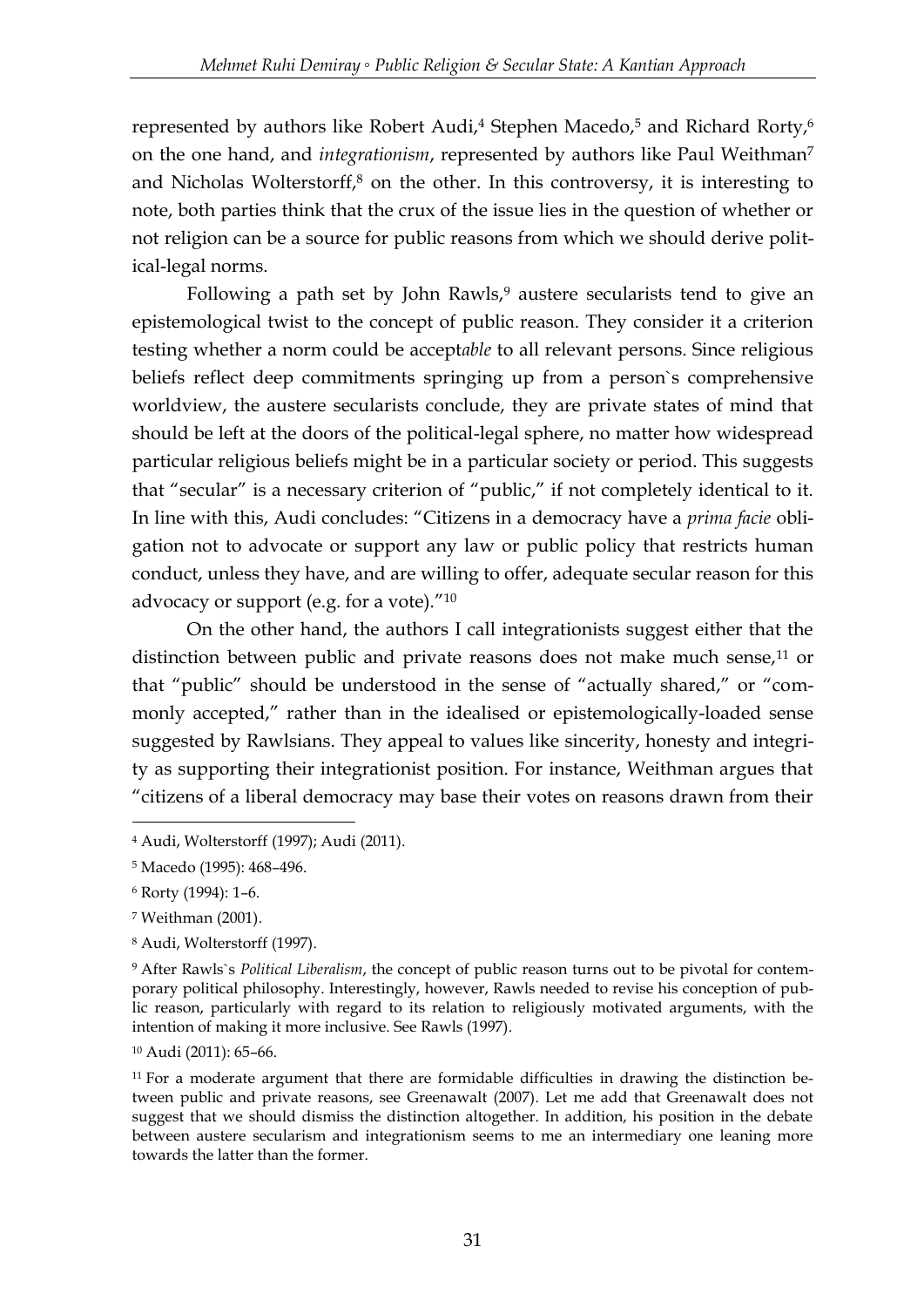comprehensive moral views, including their religious views, without having other reasons which are sufficient for their vote – provided they sincerely believe that their government would be justified in adopting the measures they vote for."<sup>12</sup> Similarly, Wolterstorff argues:

It belongs to the religious convictions of a good many religious people in our society that they ought to base their decisions concerning fundamental issues of justice on their religious convictions. They do not view it as an option whether or not to do it. It is their conviction that they ought to strive for wholeness, integrity, integration in their lives: that they ought to allow the Word of God, the teachings of the Torah, the command and example of Jesus, or whatever, to shape their existence as a whole, including, then, their social and political existence. Their religion is not, for them, about something other than their social and political existence.<sup>13</sup>

In my view, both of these positions reflect normative concerns to which we cannot be indifferent. It is then not surprising that many scholars, including Simone Chambers, Kent Greenawalt,<sup>14</sup> Cécile Laborde, Martha Nussbaum,<sup>15</sup> and Charles Taylor, seem to be striving for an intermediate path relieving both sets of concerns. I absolutely agree with these authors on the point that a social context capable of removing both the concern for equal rights and freedoms (i.e. neutrality and impartiality) and the concern for the pursuit of an authentic way of life in community with others should be the most desirable objective. However, I think that they tend to pass over an important point: the controversy stems not from a conflict between competing normative values of the same nature, but a confusion of two different levels of normativity to which these concerns appertain. These levels are political-legal normativity, on the one hand, and ethical normativity, on the other. In Kant`s words, they are, respectively, the domain of right that "civil union" (i.e. the political-legal community or the state) should substantiate, and the domain of ethics associated with the "ethical community," at least as far as *Religion within the Boundaries of Mere Reason* is concerned.

This paper is designed to make a contribution to the debates concerning the role and significance of religion in political and social life in light of Kant`s distinc-

<sup>12</sup> Weithman (2001): 3.

<sup>13</sup> Audi, Wolterstorff (1997): 205.

<sup>14</sup> Greenawalt (1995).

<sup>15</sup> Nussbaum (2010).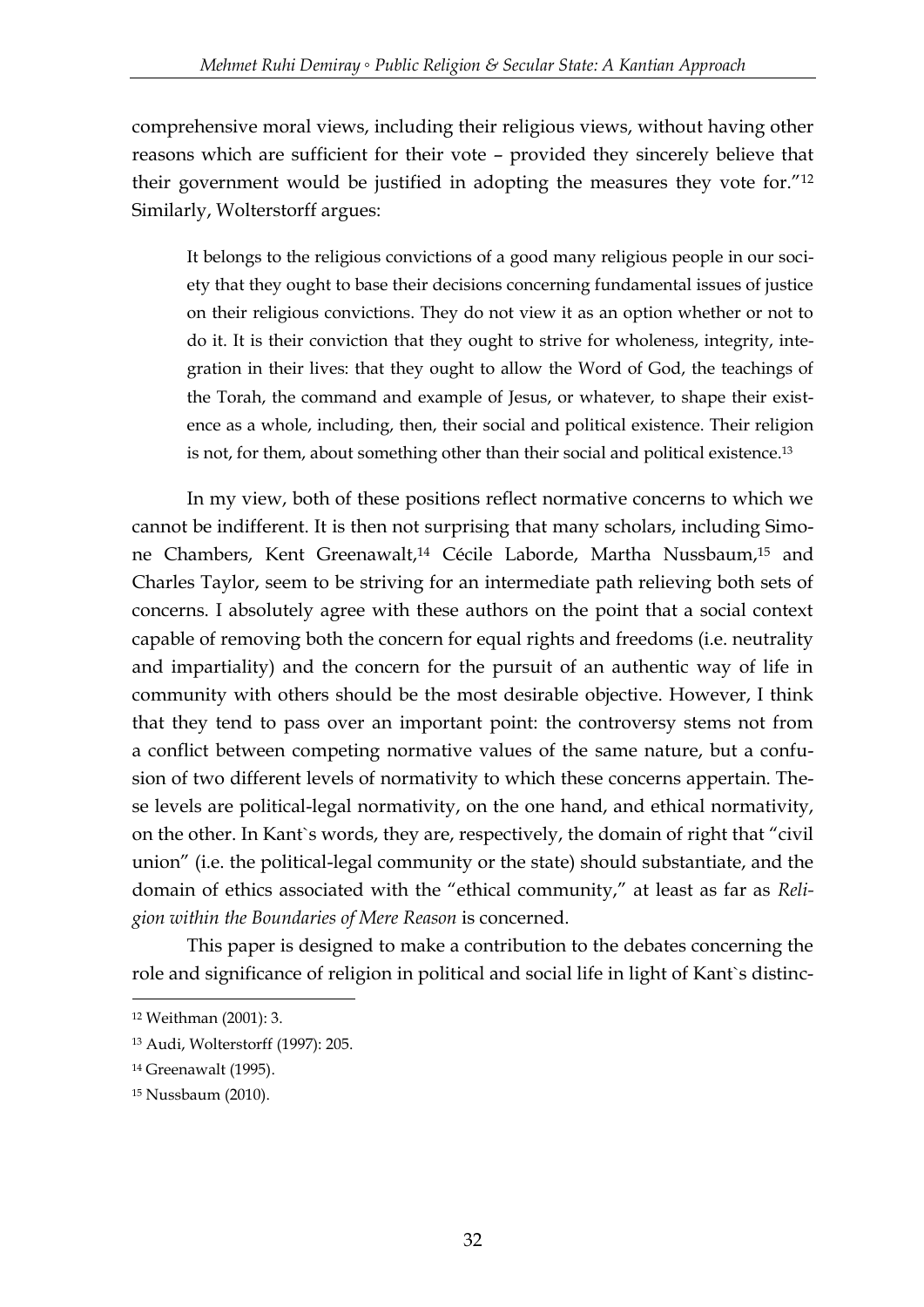tion between "civil union" and "ethical community."<sup>16</sup> I will argue that Kant assigns public significance and role to religion, finding in religious faith the pillar of an ethical community. In this way, he would oppose the austere secularist argument that religion is merely a private matter. On the other hand, however, I think Kant would also strictly oppose the integrationists and even some arguments from those striving for an intermediate path.<sup>17</sup> For he holds that the publicity of an ethical-religious community does not mean that we can legitimately transpose ethicalreligious norms to the political-juridical level. He thinks that any attempt to integrate the state and the ethical community, or to infuse the former with the latter, leads to abominable consequences for both of them. This is because both the problems that they are designed to resolve and the means they employ are quite different. While the ethical-religious community is designed to contribute to the creation of a moral world and must rely on the actual consent of its members, the political-legal community is designed to solve the "political problem," namely, to find a normative resolution of the conflict between persons and/or groups that do

<sup>&</sup>lt;u>.</u> <sup>16</sup> I should state that my paper will not be the first attempt to discuss the relevance of Kant's arguments on ethical community to the contemporary debates on the public role and significance of religion. To my knowledge, there is, at least, an impressive article by Pablo Muchnik (2014). Muchnik argues that "the conflict between advocates of religious privatization [Rorty] and proponents of open religious entrance into the public square [Wolterstorff]" can be read as presenting the "features of an antinomy of […] religious reason", which Kant's critical account of religion in *Religion within the Boundaries of Mere Reason* resolves. Muchnik (2014): 196–197. Muchnik's work differs from mine in the following respect: it is much more concerned with Kant's critical account of the nature of religion and its ethical significance rather than the relation between law, ethics, and religion. In addition, I intend to present what I see as the Kantian model of the relation between law, ethics, and religion showing its plausibility, even for those who would not completely subscribe to Kantian ethics based on the ideal of autonomy or the value of moral-rational nature. Beside such differences, though, I think that what Muchnik tangentially argues concerning the relation between politics and religion is quite in line with the model I try to present. See, particularly, Muchnik (2014): 204.

 $17$  For it is not unusual for contemporary authors striving for an intermediate position to suggest that ethical-religious norms can be transposed to the political-juridical level, under certain conditions at least. For instance, Kent Greenawalt proposes the following principle for the role religious commitments might play in legislative processes of liberal democracies: "Legislation must be justified in terms of secular objectives, but when people reasonably think that shared premises of justice and criteria for determining truth cannot resolve critical questions of fact, fundamental questions of value, or the weighting of competing benefits and harms, they do properly rely on religious convictions that help them answer these questions." Greenawalt (1988): 12. Another example is Maclure and Taylor who suggest that the restriction on transposing ethical-religious norms to the political-juridical level applies only under the condition that there is disagreement about ethical-religious beliefs and commitments in a society: "In a society where there is no consensus about religious and philosophical outlooks, however, the state must avoid hierarchizing the conceptions of the good life that form the basis of citizens' adherence to the basic principles of their political association. In the realm of core beliefs and commitments, the state, to be truly everyone's state, must remain 'neutral'." Maclure, Taylor (2011): 13.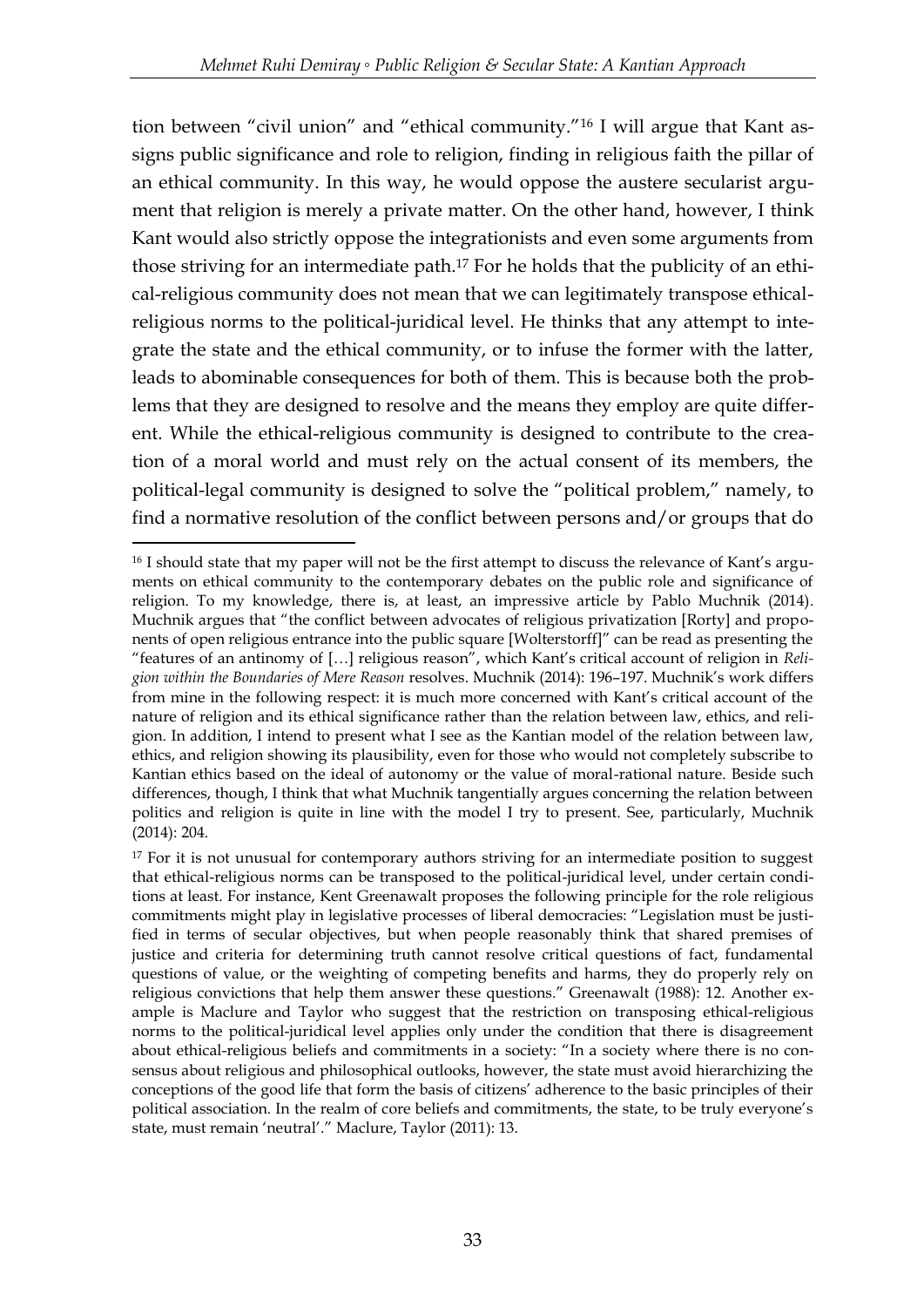not share deep ethical commitments. For the sake of this, a political-legal community is permitted to use external coercion with the qualification that such use should be necessary or appropriate for enabling the conditions that ensure the freedom of choice of every member (and hence their equality as persons). From a Kantian standpoint, a rightful state and a decent ethical community complement and mutually support each other`s purpose, but must remain separate if we are to avoid the tyrannical imposition of a particular conception of the good.

Thus, what follows is an attempt to figure out a viable approach to relations between law, ethics, and religion along Kantian lines. I should note beforehand that my treatment of Kant's works will be selective and oriented to the specific aim I have in this paper. In addition, I do not claim that my interpretation will be the only or the best interpretation of Kant's position on law, ethics, and religion, if this is understood in the sense of exegetical accuracy. Rather, my moderate claim is that the texts and passages I will be dwelling upon give some plausibility to my reading, and such a reading provides us with a model promising to bring forth a principled resolution to an urgent contemporary problem.

In the first part, I will examine the third part of Kant's *Religion within the Boundaries of Mere Reason* with the intention of exposing the general features of the ethical community. I will argue that Kant considers publicity, and indeed public authority, as constitutive of the ethical community. In the second part, I will discuss Kant's argument that we have a unique ethical duty to enter into an ethical community. Dealing with this argument will set forth not only the constitutive purpose of the ethical community, but also explain why Kant gave it a religious form. In the third part, I turn to the constitutive purpose of the state as Kant describes it in the *Doctrine of Right.* In the end, I will conclude that we find in Kant the general contours of a model for the relations between law, ethics, and religion, which can be of great use in principled resolution of the problems we experience in the contemporary world.

#### **The General Features of the Ethical Community**

<u>.</u>

As is evidenced by the literature it stimulated, Kant's *Religion within the Boundaries of Mere Reason* is certainly a difficult work, in the sense of being elusive about both the questions it deals with and the responses it provides to them.<sup>18</sup> Whatever one thinks of the nature of this text, one thing seems certain: this is a work pertaining no less to political and social philosophy than to theology and

<sup>18</sup> For different problems or different aspects of the general topics dealt with in *Religion within the Boundaries of Mere Reason*, see the essays collected in Michalson et al. (2014).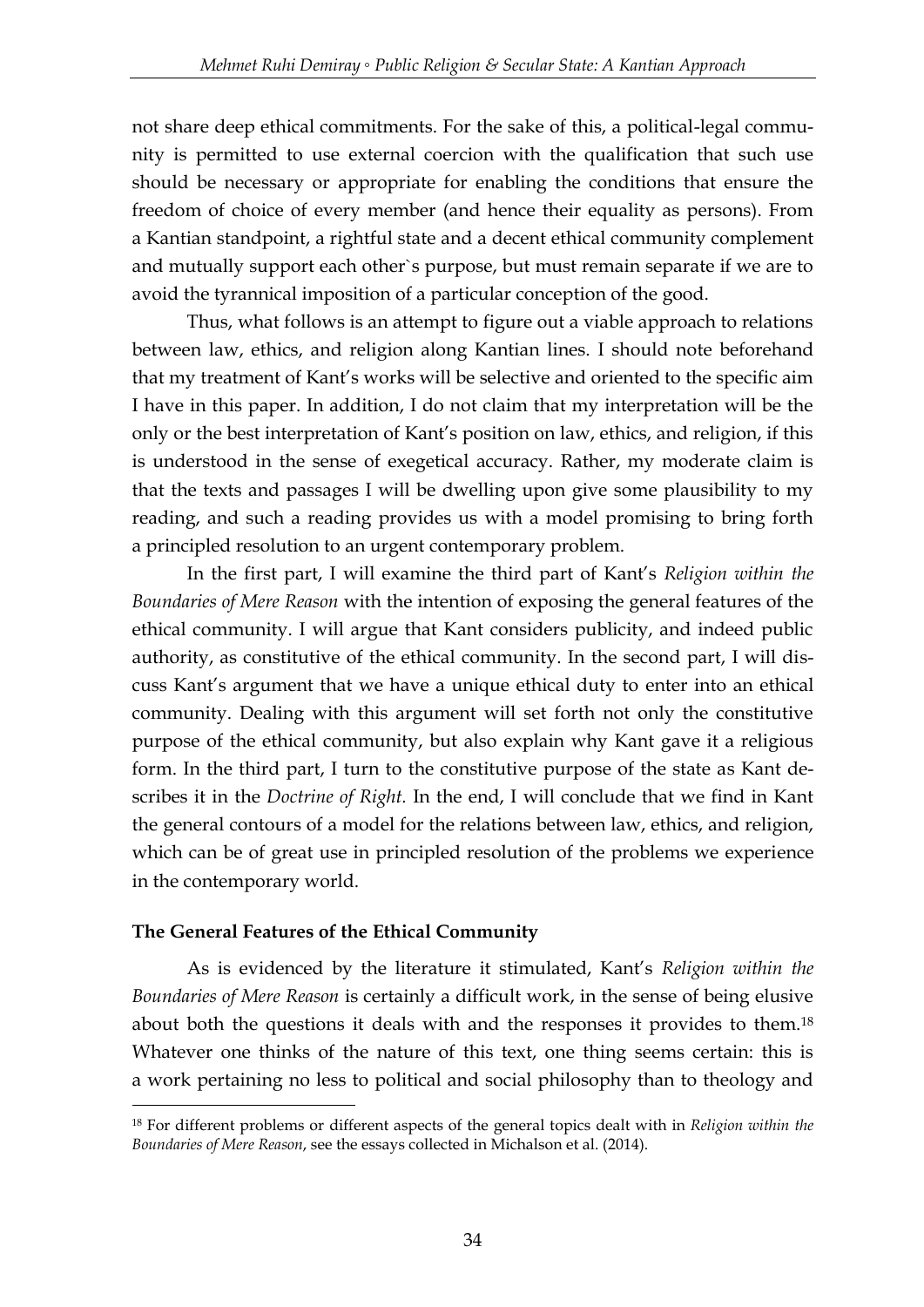epistemology. One important aspect of its contribution to political and social philosophy is the account of the ethical community, its linkage to religious faith, and its separation from the political-legal community. Particularly in "Division One" of Part Three, Kant provides an elaborate account of the ethical community that his major works on moral and political-legal philosophy, such as the *Groundwork*, the *Critique of Practical Reason*, and the *Metaphysics of Morals*, lack.<sup>19</sup> He develops his account, interestingly, through a comparison between the ethical community and the state. One can argue that his comparison begins with a point of commonality, and continues through four points of distinction, which will provide us with the general features of the ethical community.<sup>20</sup>

*Common point: public character.* Kant argues that "a *juridico-civil* (political) *state* is the relation of human beings to each other inasmuch as they stand jointly under *public juridical laws* (which are all coercive laws)," while "an *ethico-civil* state is one in which they are united under laws without being coerced, i.e. under *laws of virtue* alone."<sup>21</sup> Both of these states are contrasted with their distinctive counterparts: the "juridical state of nature," and the "ethical state of nature." A state of nature as such is the condition wherein "each individual is his own judge, and there is no effective *public* authority with the power to determine legitimately, according to laws, what is in given cases the duty of each individual, and to bring

<sup>-</sup> $19$  Although I will be using the English translations of Kant's texts, I will cite them with the page numbers in the German Academy Edition as well as those in the translations. The numbers after slash will be indicating the German pagination.

 $20$  I make haste to state that, in the following account of the general features of an ethical community, I will have some reservations regarding a certain facet of Kant`s view. Undeniably, a fundamental aspect, if not the entire meaning, of Kant's project in *Religion* is to work on a conception of religion in line with an ethics based on a robust ideal of autonomy. As a result, Kant feels free to speak of the substantial ethical content and the inner structural form a genuine ethical-religious community should take (for instance, see Kant (1996): 136/RGV, AA 6:101–102, where he enumerates the requirements and marks of the true invisible church). In addition, he is not shy to speak critically of certain religious traditions, not only when they are theocratic, but also when they are exclusivist (and thus incompatible with the universal value of humanity as an end in itself), or based on a heteronomous conception of ethics (for instance, see ibidem: 153-156/RGV, AA 6:125–128, where Kant speaks dismissively of the Jewish conception of community, not only on the ground that it is organised as a political authority, i.e. as a theocracy, but also on the grounds that it is exclusivist, i.e. not open to all members of humanity.) I think that, to the extent that such arguments are made from the standpoint of Kantian autonomy, they should be bracketed when considering the more general model of the relation between law, ethics, and religion. For what is not acceptable from Kant's ethical standpoint should be tolerated from the standpoint of law, insofar as laws are compatible with the much thinner principle of right, i.e. the principle of free-choice. Otherwise, Kant's entire distinction between ethics and right would collapse. Hence, I will completely skip this aspect of Kant's arguments in this paper, as I think Kant would (or should) fully agree with this, insofar as the issue is restricted to a consideration of the relations between law, ethics, and religion.

<sup>21</sup> Kant (1996): 130/RGV, AA 6:95.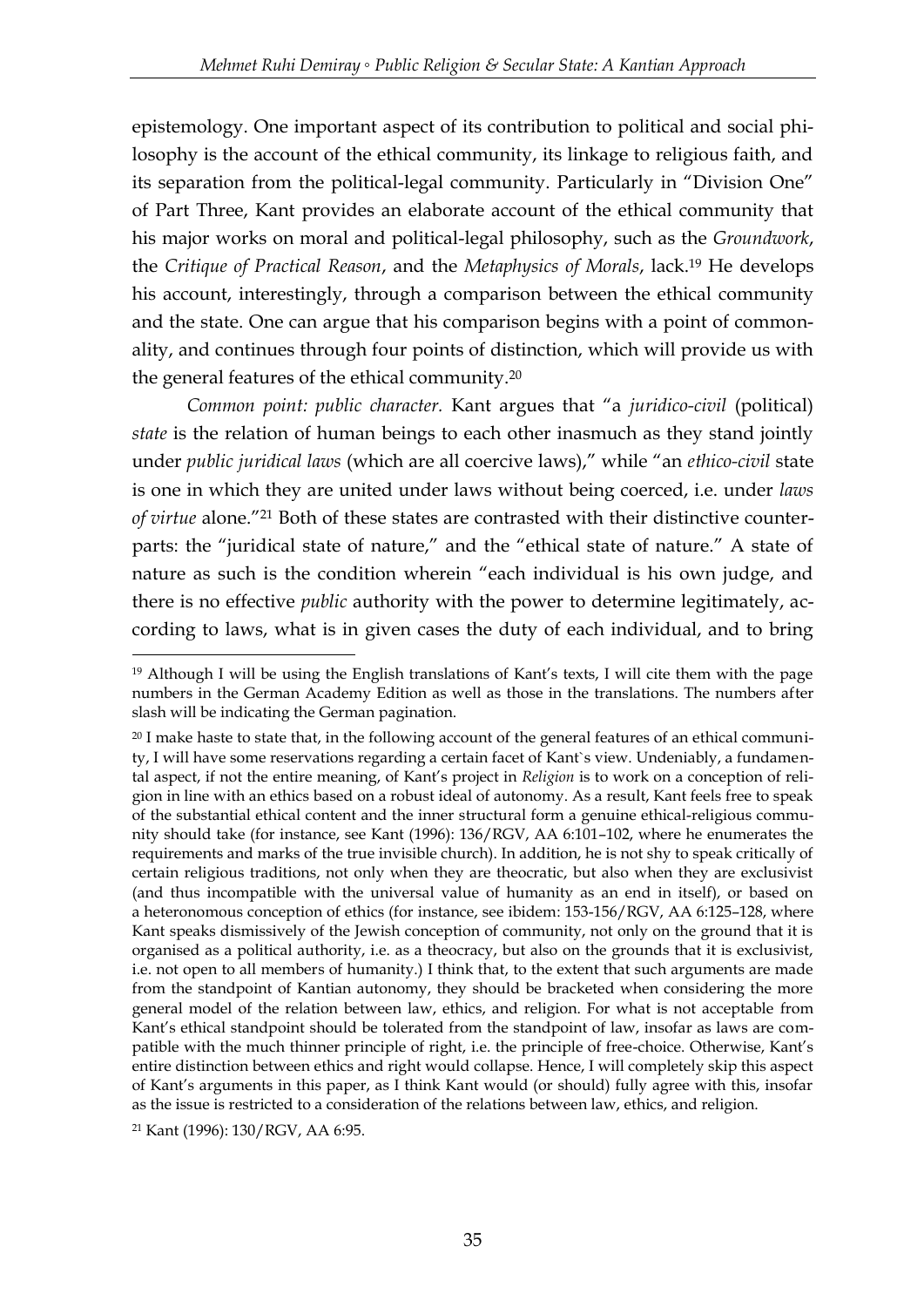about the universal execution of those laws."<sup>22</sup> What distinguishes one state from another, then, is its characteristic kind of legislation and publicity it gives rise to.

Indeed, Kant indicates that public authority is essential to the concept of ethical community already in the paragraph preceding the one in which the foregoing distinctions are made: "an association of human beings merely under the laws of virtue, ruled by this idea, can be called an *ethical* and, so far as these are public, an *ethico-civil* (in contrast to a *juridico-civil*) society, or an *ethical community*."<sup>23</sup> It deserves emphasis that by the public character of the laws of virtue in an ethical community Kant must mean something more than the commonality of ethical commitments among individuals. For a mere ethical association, which is different from an ethical community precisely because it lacks publicity, does feature such commonality. A mere ethical association may then be conceived of as an ethical state of nature with the qualification that there is incidentally a commitment to common laws of virtue. It is quite analogical to the juridical state of nature with the qualification that it is incidentally a peaceful one. This suggests that the public nature of the laws of virtue in an ethical community should mean the existence of a public authority. That is, there is a genuine ethical community only if individuals have put themselves under a public authority.

That Kant means the public authority by the public nature of the laws of virtue in an ethical community becomes clear also in a later passage, where he speaks of the church as the actual form an ethical community should take:

So far as every society under public laws entails a subordination of its members (in the relation of those who obey the society's laws with respect to those who oversee their observance), the mass of people united into that whole (of the church) is a congregation under superiors who (under the name of teachers or shepherds of souls) only administer the affairs of the church's invisible supreme head, and, in this respect, are called servants of the church, just as, in a political community, the visible head occasionally calls himself the supreme servant of the state, even though he does not acknowledge any other human being above himself (and, as a rule, not even the people as a whole).<sup>24</sup>

<sup>22</sup> Ibidem: 131/RGV, AA 6:95.

<sup>23</sup> Ibidem: 130/RGV, AA 6:94.

<sup>&</sup>lt;sup>24</sup> Ibidem: 135/RGV, AA 6:101. One could argue that there is still an ambiguity concerning whether the ethical community indicates the "church invisible" ("the mere idea of the union of all upright human beings under direct yet moral divine world-governance, as serves for the archetype of any such governance founded by human beings") or the "church visible" ("the actual union of human beings into a whole that accords with this ideal") (ibidem: 135/ RGV, AA 6:101). If he meant the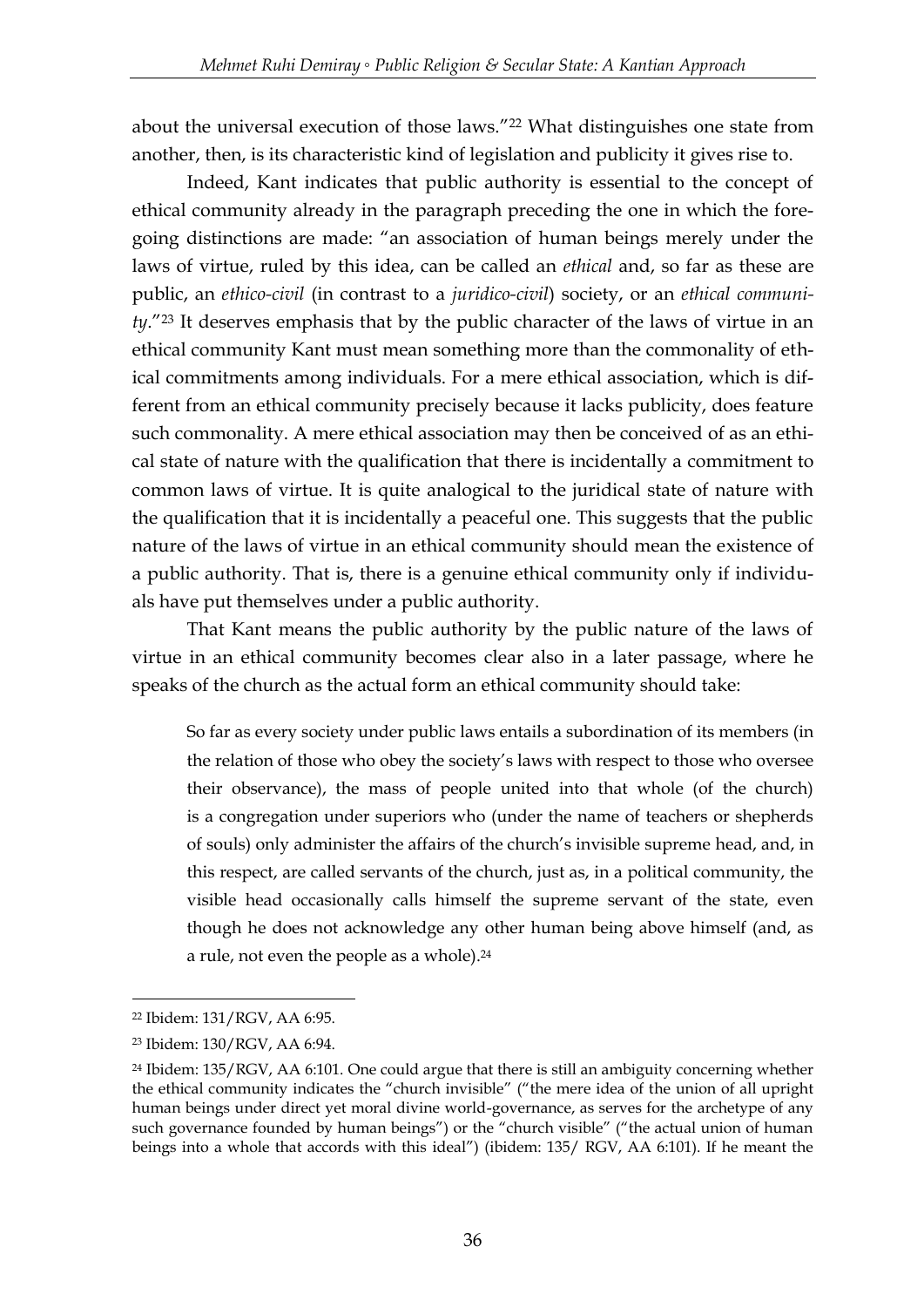Kant's argument that an effective public authority is inherent in the concept of ethical community seems puzzling, for he is crystal clear that the duties of virtue should be self-imposed, and that an ethical community is all about duties of virtue. Is Kant here defying his principle of autonomy as the ground of ethics, since he is now suggesting that in an ethical community each individual will not be his own judge, but there will be an effective public authority determining duties and bringing about a general execution of them? Was not the public authority the distinguishing element for duties of right, and thus pertaining to the juridicocivil (political) society exclusively? If Kant is not contradicting his own ethics, the public authority he is now attributing to an ethical community should be of a different nature from the one a political society has. This is indeed so, as the points of distinction between a political community and an ethical community make clear.

*The 1st point of distinction: the distinction in the mode of operation.* With regard to political communities, Kant argues, "all the political citizens are, as such, still in the *ethical state of nature*, and have the right to remain in it."<sup>25</sup> In this context, he first articulates the reason from the side of ethics: the ethical community is a concept in which "freedom from coercion" is inherent; hence, a political community coercing its members in the direction of their submission to an ethical community would be a contradiction in terms. Even though "a dominion over minds according to the laws of virtue" might be considered desirable on the part of legal-political authority, coercion used for this purpose is disastrous. Then he adds that this is so not only with regard to the ethical character of citizens, but also with regard to the purposes for the sake of which the juridical-civil community is established: "But woe to the legislator who would want to bring about through coercion a polity directed to ethical ends! For he would thereby not only achieve the very opposite of the ethical ends, but also undermine his political ends and

former, it would then follow that the person obeying the moral law already demonstrates her commitment to the ethical community and requires nothing else to do. For the reason I will immediately express in the main text, I think this would be a line of argument that would much better square with Kant's ethics of autonomy in general. However, it would lead to significant difficulties in making sense of Kant's arguments in *Religion*. Kant employs the distinction in the context of his discussion of the realization of the ethical community, and this suggests that the visible church (i.e, an actual ethical community) is the locus of this realization, for the invisible church (i.e., the ideal of a universal ethical community of pure moral faith) is "not the object of a *possible* experience" (ibidem: 135/RGV, AA 6:101). Besides, as we will see below, Kant thinks that we should enter into an ethical community so as to assure our fellows that we commit ourselves to striving to counter the radical evil in the human nature and following the moral maxims. However, such a moral commitment cannot be adduced from our actions, because the moral worth of our actions concerns our *underlying* intentions. Hence, I think that, in the context of the *Religion*, the ethical community into which we should enter should mean an *actual* ethical community.

<sup>25</sup> Ibidem: 131/RGV, AA 6:95.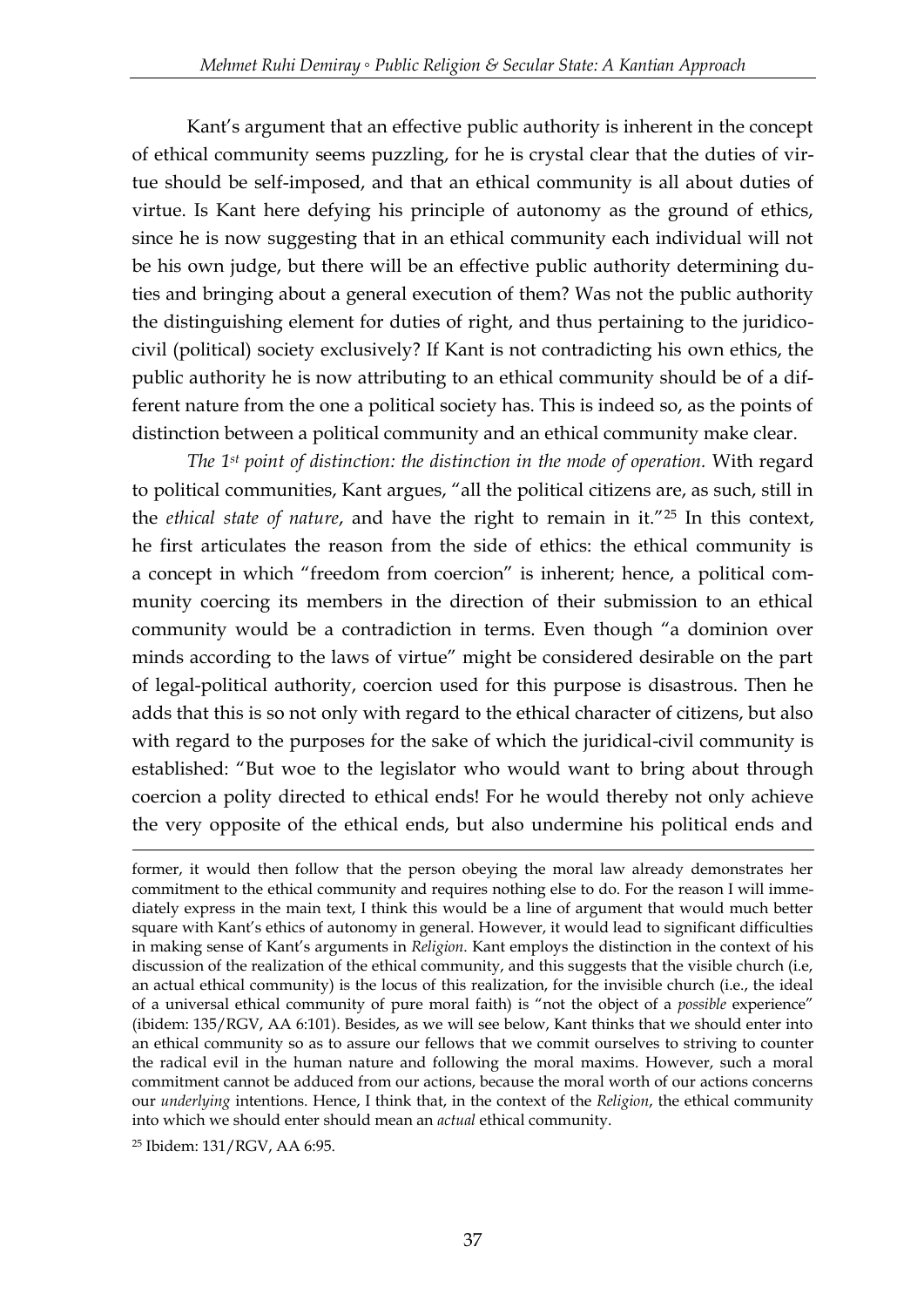render them insecure."<sup>26</sup> Indeed, Nicholas Tampio very nicely reformulates Kant's argument in this regard: "The principle of right precludes the state from enforcing any ecclesiastical faith because that imposition seems a contradiction in terms (or a gross violation of piety) and the state fails to fulfill its duty if it stirs up religious strife rather than adheres to its duty of guaranteeing external right."<sup>27</sup>

*The 2nd point of distinction: the distinction in the purpose.* The question is then what are the ethical and political purposes to which Kant refers in the passage just quoted. In a political community, Kant says, "legislation proceeds from the principle of *limiting the freedom of each to the conditions under which it can coexist with the freedom of everyone else, in conformity with universal law,*" i.e. the principle of external right.<sup>28</sup> In other words, the entire purpose of political community lies in ensuring individuals' external freedom. In an ethical community, on the other hand, "all the laws are exclusively designed to promote the *morality* of actions (which is something *internal*, and hence cannot be subject to public human laws)."<sup>29</sup> As we will later see in more detail, this purpose is connected with the ideal of the highest good, or the Realm of Ends in the world.

*The 3rd point of distinction: the distinction in the character of laws.* This distinction is closely connected with the previous one. Juridical laws are human laws (i.e. rules posited by human beings), although their principle, i.e. the principle of external right can never be considered as a posited rule.<sup>30</sup> Hence, in the case of juridical (positive) laws, there is always a supreme legislator, a lawgiver, whose will constitutes the grounds these laws stem from. If juridical (positive) laws are really in conformity with the principle of external right, the ensuring of which is the sole purpose of political community, this means that the lawgiver is indeed "the mass of the people joining in a union."<sup>31</sup> On the other hand, ethical laws cannot be conceived of "as proceeding *originally* merely from the will of [any] superior […] for then they would not be ethical laws, and the duty commensurate to them would not be a free virtue but an externally enforceable legal duty."<sup>32</sup> Since they should be considered a priori and thus non-posited norms by definition, we can conceive

<sup>26</sup> Ibidem: 131/RGV, AA 6:96.

<sup>27</sup> Tampio (2014): 181.

<sup>28</sup> Kant (1996): 133/RGV, AA 6:98. The italics are Kant's own.

<sup>29</sup> Ibidem: 133/RGV, AA 6:98–99.

<sup>&</sup>lt;sup>30</sup> As we will see below, the principle of external freedom is rather the necessary (constitutive) principle of political-legal relation.

<sup>31</sup> Kant (1996): 133/RGV, AA 6:98.

<sup>32</sup> Ibidem: 133-134/RGV, AA 6:99.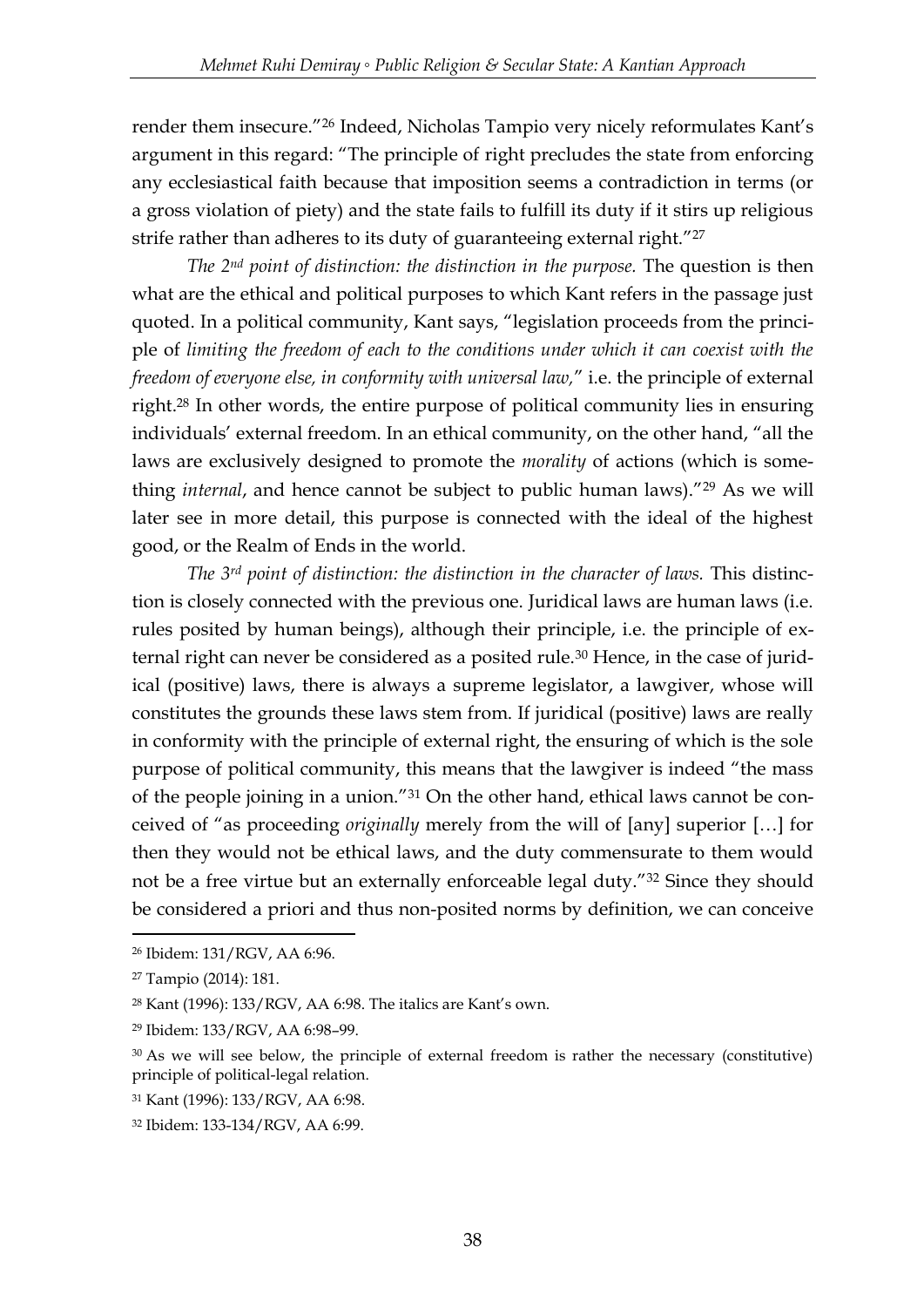only a *notional* legislator for ethical laws. This is the idea of God, whose will is in perfect harmony with goodness and, thus, commands nothing but goodness.

*The 4th point of distinction: the distinction in constitution.* From the distinction between the character of ethical and juridical laws we can proceed to the distinction between their forms of constitution. Although Kant uses, in certain instances, a political ideal, namely the ideal of republic, to designate the constitution of the ethical community,<sup>33</sup> he makes clear, in one passage, that it has nothing to do with a political constitution: "an ethical community really has nothing in its principles that resembles a political constitution."<sup>34</sup> Hence, any reference to a political idea or concept, including the ideal of republic, to designate the form of ethical community, may have only a metaphorical value at most. As he further argues,

Its constitution is neither *monarchical* (under a pope or patriarch), nor *aristocratic* (under bishops and prelates), nor *democratic* (as of sectarian *illuminati*). It could best of all be likened to the constitution of a household (a family) under a common though invisible moral father.<sup>35</sup>

Unlike a political community that provides the rightful context of interaction among individuals setting and pursuing their own ends, a family is a union of a plurality of individuals associating and collaborating on the basis of common ends.

In light of these four distinctions, we can now understand what Kant means by the non-political public authority in an ethical community. Like a political public authority, the ethical public authority indicates a hierarchy among the members: "every society under public laws entails a subordination of its members (in the relation of those who obey the society's laws with respect to those who oversee their observance)."<sup>36</sup> Yet, the superiors of an ethical community, which Kant thinks should be designated as "teachers" or "shepherds of soul," are, by definition, incompetent to use any means of external coercion except conviction. Naturally, this kind of authority (i.e. an authority that is devoid of any means of external enforcement) is conceivable only on the basis of the actual consent of the members. Hence, I think, the crux of the distinction between the public political authority and the public ethical authority may be formulated as follows: while the former can only be linked to a modal conception of consent, the latter requires ac-

<sup>33</sup> Ibidem: 133/RGV, AA 6:98.

<sup>34</sup> Ibidem: 136/RGV, AA 6:102.

<sup>35</sup> Ibidem.

<sup>36</sup> Ibidem: 135/RGV, AA 6:101.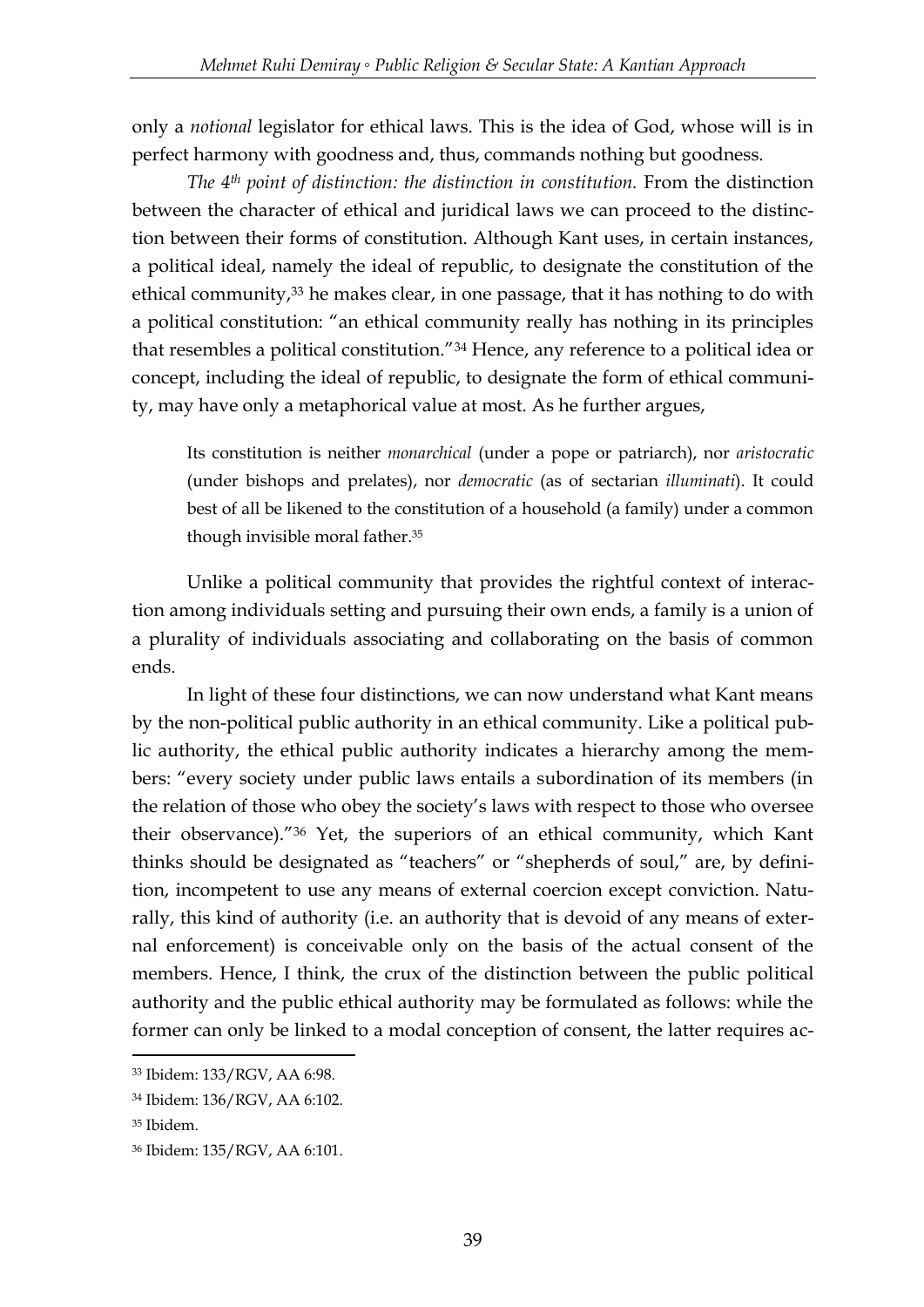tual consent.<sup>37</sup> More precisely, Kant suggests, while a political authority will still be legitimate when its norms are not actually consented to by those subjected to them, an ethical public authority binds only those who actually consent to it.

Here may lie the answer to the question concerning the contradiction between the ethical ideal of autonomy and the idea of a public ethical authority. To the extent that an actual consent on the part of an individual is necessary and that by consenting the individual submits to ethical ends for the realisation of which, s/he thinks, the instruction provided by the authorities of his/her ethical community will be necessary or adequate, the foregoing contradiction may be mitigated.

However, I have to underline, this is only a palliative solution. For there are two alternative ways to understand the situation of an individual who has subscribed to an ethical community, and both of them are problematic. First, we can think that the member of the ethical community actually consents to abiding by what the authority tells him/her to do in order to realise the ethical ends s/he has consented to. If so, the person is no longer autonomous, because s/he would have given up the use of his/her capacity to free judgement, which is essential for autonomy. Alternatively, we can think that s/he consents to abiding by what the authority says only insofar as it is in line with what s/he thinks is right. In this case, however, it is not clear s/he really recognises an authority at all. One could think that this problem is solvable if the ethical community to which an individual subscribes is guided by (i.e., constantly oriented towards) the idea of universal moral community of all human beings. For the latter, which is called "the invisible church," has a form in which there is only a *notional* commander, i.e. God, and the authority is indeed un-disposable (*nicht verfügbar*) on the part of any individual or group of individuals. This means that the contradiction between the ethical ideal of autonomy and the idea of a public ethical authority disappears only if the community at hand is an uncompromisingly open, inclusive and consensually structured community. In this case, however, there also remains the question of what genuine authority any concrete-historical instantiation of such a community would genuinely hold, since individuals would be preserving their rights to appeal to the invisible church, i.e., the ideal of the true church, the insight to which comes from their own capacity to judge. Since the focus of the present paper is the relation between ethical community and political society, rather than the compatibility of Kantian ethics and the ethical community, I leave the complete solution of this problem for another paper.

<sup>&</sup>lt;sup>37</sup> For distintions between actual, hypothetical, and modal conceptions of consent, see O'Neill (2012).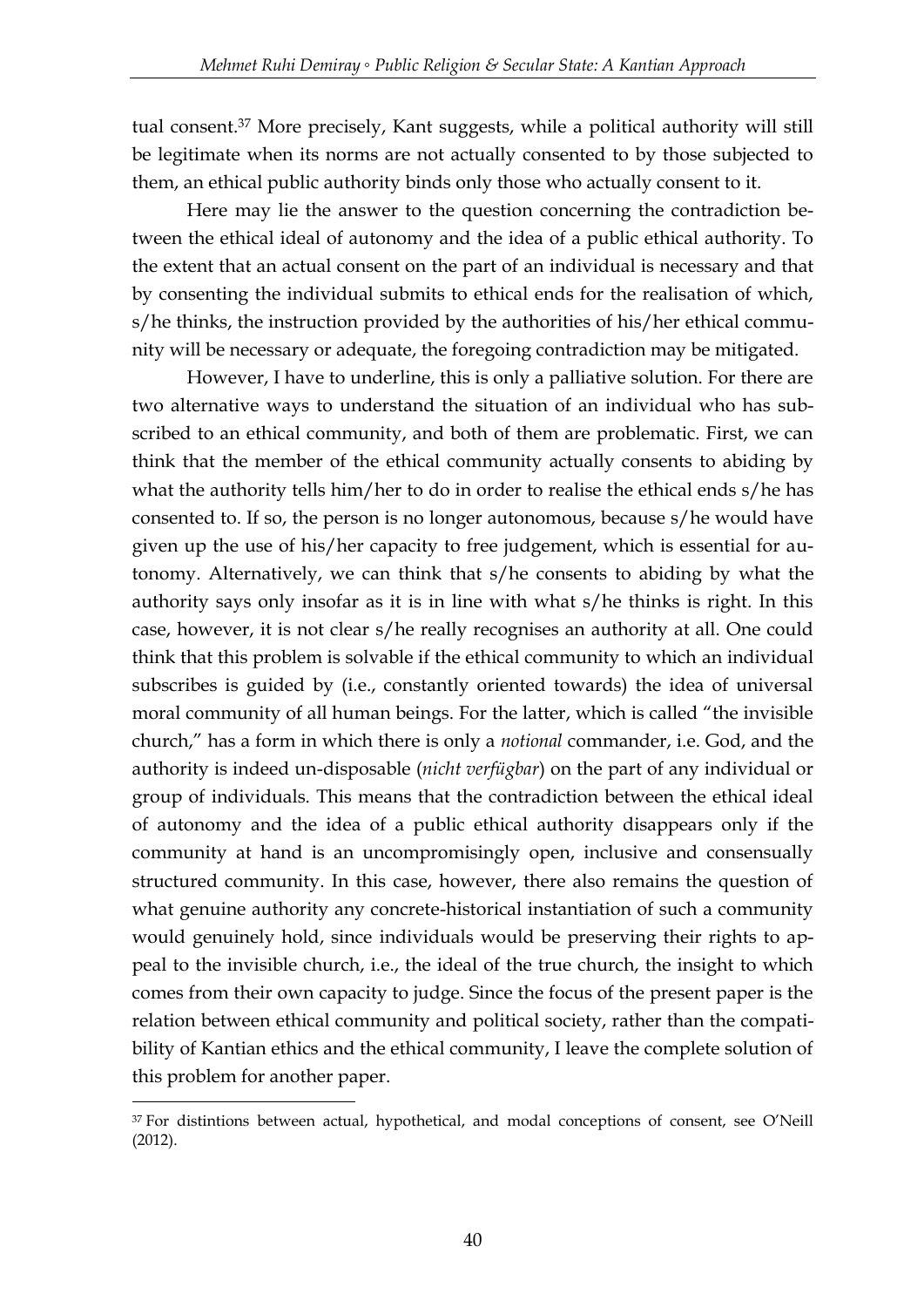In *Religion*, Kant's argument concerning the ethical community goes far beyond the assertion that the ethical ideal of autonomy and the idea of a public ethical community are compatible. He argues that, even though there can be no legal (externally enforceable) obligation to enter into an ethical community,<sup>38</sup> human beings have an ethical duty to leave the ethical state of nature in order to become members of an ethical community. Now we have to understand the nature of this duty.

#### **The Constitutive Purpose of Ethical-Religious Community**

This is how Kant accounts for the grounds of the ethical duty to enter into an ethical community:

Just as the juridical state of nature is a state of war of every human being against every other, so too is the ethical state of nature one in which the good principle, which resides in every human being, is incessantly aggressed by the evil which is found in him and in every other as well […] Further, just as the state of a lawless external (brutish) freedom and independence from coercive laws is a state of injustice and of war, each against each, which a human being ought to leave behind in order to enter into a politico-ethical state, so is the ethical state of nature a *public* feuding between the principles of virtue and a state of inner immorality which the natural human being ought to endeavour to leave behind as soon as possible.<sup>39</sup>

This argument presupposes Kant's arguments for the highest good and the radical evil in human nature. Hence, to understand his point, we have to deal with them very briefly and selectively, avoiding the dimensions of Kant`s discussion that are not essential for our purposes here.

As Kant recalls at the very beginning of *Religion*, the account of morality he provided has a ground free of any ends (purposes) human beings might have: "since its laws bind through the mere form of universal lawfulness as the highest condition (itself unconditional) of all ends, morality needs absolutely no material determining ground of the free power of choice, that is no end, either in order to recognize what duty is or to impel its performance."<sup>40</sup> However, this does not

<u>.</u>

<sup>38</sup> "The citizen of the political community therefore remains, so far as the latter's lawgiving authority is concerned, totally free: he may wish to enter with his fellow citizens into an ethical union over and above the political one, or rather remain in a natural state of this sort." Kant (1996): 131/RGV, AA 6:96.

<sup>39</sup> Ibidem: 132/ RGV, AA 6:97.

<sup>40</sup> Ibidem: 57/ RGV, AA 6:3–4.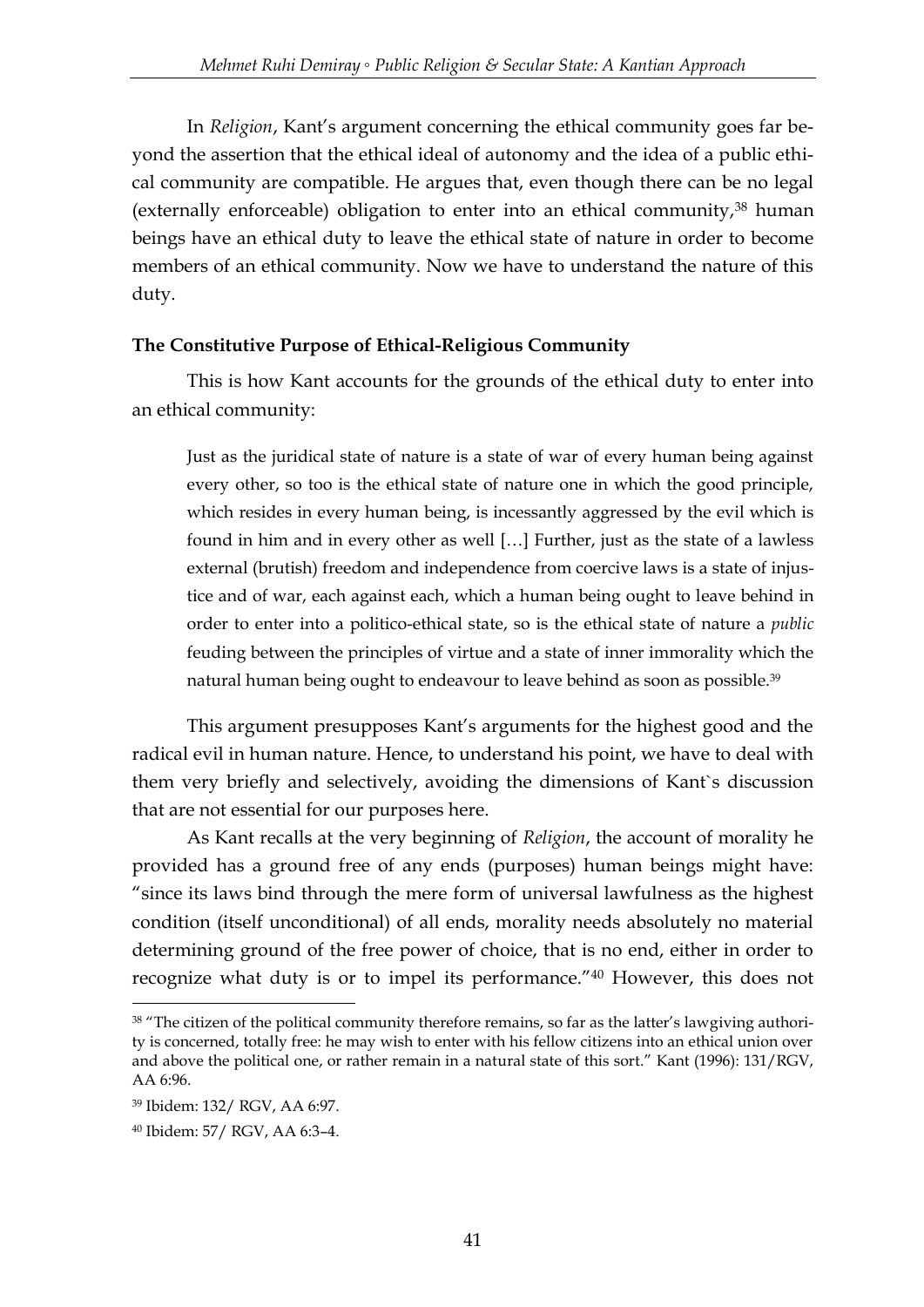mean that morality has nothing to do with ends. Indeed, in his *Metaphysics of Morals*, Kant argues that the recognition of the moral law leads us to the recognition of certain ends which constitute the subject matter of ethics as a particular realm of morality.<sup>41</sup> He thinks that all ethical duties, i.e. duties of ends, stem from two general duties: "one`s own perfection" and "happiness of others."<sup>42</sup> Moreover, in the *Critique of Practical Reason*, he already elaborated on the idea of the "highest good" as the end brought about by our recognition of the moral law. Very briefly, the highest good is "the whole" a moral person shall make her end, which amounts to a world in which morality will not only prevail but also pay off, or, as Kant himself put it, a world wherein "happiness [is] distributed in exact proportion to morality (as the worth of a person and his worthiness to be happy)."<sup>43</sup> Two postulates of practical reason or articles of rational practical faith, namely the idea of the immortality of the soul and the existence of God, rise out of this ideal as the conditions of the possibility of its realisation.<sup>44</sup> However, *Religion*'s argument that systematically connects ethics, ethical community, and religion involves new aspects, which we lack in the *Critique of Practical Reason*, as well as in the *Metaphysics of Morals*. 45

In *Religion*, Kant restates the core of the position he defended in the *Critique of Practical Reason*. He argues that a person recognising the moral law cannot remain indifferent to the result of her actions done out of her respect for this law. She must also will this result as the object of her action. This object is a kind of existence in which reality and morality are in harmony. For the moral-rational but also sentient beings we are, this means a condition in which happiness is proportional to virtue.<sup>46</sup> In its most complete form, this condition is the "idea of a highest good in the world," i.e. the idea that the final end of all things (i.e. of all existence) lies in the attainment of a condition whereby happiness is proportional to virtue. It is then our moral duty to take the "idea of a highest good in the world" as our object and strive for it. However, bringing about a complete harmony between "what

<sup>41</sup> For Kant's pivotal division of morality into *ethics* and *right*, see particularly Kant (2009): 145–147/ MS, AA 6:379–382. Ethics is the system of ends a moral person should set out and pursue, while right is the system of externally coercible rules that should be respected in interacting with individuals *qua* persons entitled to set out and pursue their ends.

<sup>42</sup> Ibidem: 150-152/ MS, AA 6:386–388. Kant recalls these general ethical duties in a footnote to the passage of *Religion* just quoted. Kant (1996): 57/ RGV, AA 6:4.

<sup>43</sup> Kant (2015): 90/KpV, AA 5:110.

<sup>44</sup> Ibidem: 98-106/KpV, AA 5:122–132.

<sup>45</sup> Tampio (2009) and Muchnik (2009) have already pointed out the significance of Kant's *Religion* in this regard.

<sup>46</sup> Kant (1996): 58/RGV, AA 6:5.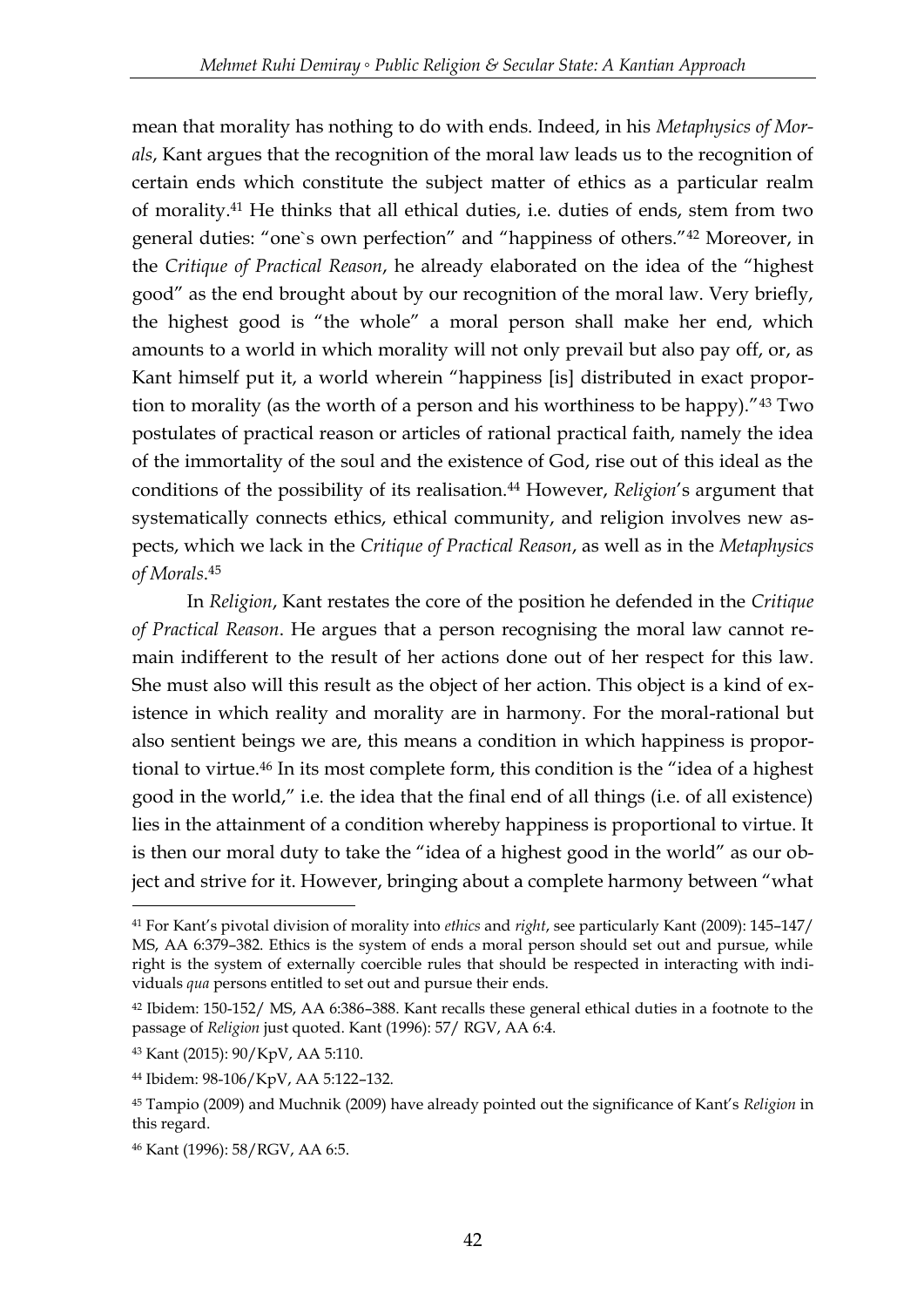is" and "what ought to be" is evidently beyond our limited capacities as moral agents. Here emerges the idea of a moral and also omnipotent agent, "who alone can unite the two elements of this good."<sup>47</sup> This is, of course, the idea of God. Hence, Kant concludes, "morality [...] inevitably leads to religion, and through religion it extends itself to the idea of a mighty moral lawgiver outside human being."<sup>48</sup> As he states in the last part of the *Religion*,

Since by himself the human being cannot realize the idea of the supreme good inseparably bound up with the pure moral disposition, either with respect to happiness which is part of that good or with respect to the union of the human beings necessary to the fulfillment of the end, and yet there is also in him the duty to promote the idea, he finds himself driven to believe in the cooperation or the management of a moral ruler of the world, through which alone this end is possible.<sup>49</sup>

We can now understand why ethics evokes religion through the idea of the highest good. However, it still needs to be explained why Kant thinks that ethics evokes an "ethical community" in which religion has public significance. The novelty of the argument in *Religion* lies precisely in providing an answer to this question in Part 3. Kant argues that the duty to leave the ethical state of nature in order to become a member of an ethical community is a duty of a unique kind:

<sup>47</sup> Ibidem.

<sup>48</sup> Ibidem: 59-60/RGV, AA 6:6. At this point, I have to make the second reservation against Kant`s argument in *Religion* (see footnote 20). Kant's argument hinges on the idea that there is an essential/irreplaceable link between the ethical community and religion, for the faith we need in our engagement in the project of the creation of a moral world can only be articulated in religious terms. I simply do not agree with this. If what is essential for an ethical community is some cognitive standpoint that makes conceivable the possibility of our capacity to mutually edify ourselves and to insert morality into the world, this can be articulated in secular terms along the lines of a metaphysical account of history culminating in human emancipation, as well as in religious terms. This is indeed the contention Onora O'Neill raises, taking her inspiration from Kant's own writings on politics and history: the question of rational faith and hope "leaves open not only various ways in which identifiably religious hopes for human destiny may be articulated, but also the possibility that hopes for human destiny may be articulated in social, political, and historical, thisworldly terms rather than in other-worldly terms." O'Neill (1996): 303. Indeed, far too numerous civic associations and non-governmental organizations in the contemporary world seem based on such this-worldly articulations of the hope for a future of the edified humanity. Insofar as their members consider such associations and organizations the essential locus of their conceptions of the good life or their striving for a better human life, I can see no good reason why they should not be considered ethical communities. Hence, I side with O`Neill in this respect. However, this is not Kant`s own argument as far as *Religion* is concerned, as is emphasised by many Kantian scholars. For a forceful account of Kant`s original view that rational faith and hope can only be articulated within a religious framework, see Muchnik (2014).

<sup>49</sup> Kant (1996): 165/RGV, AA 6:139.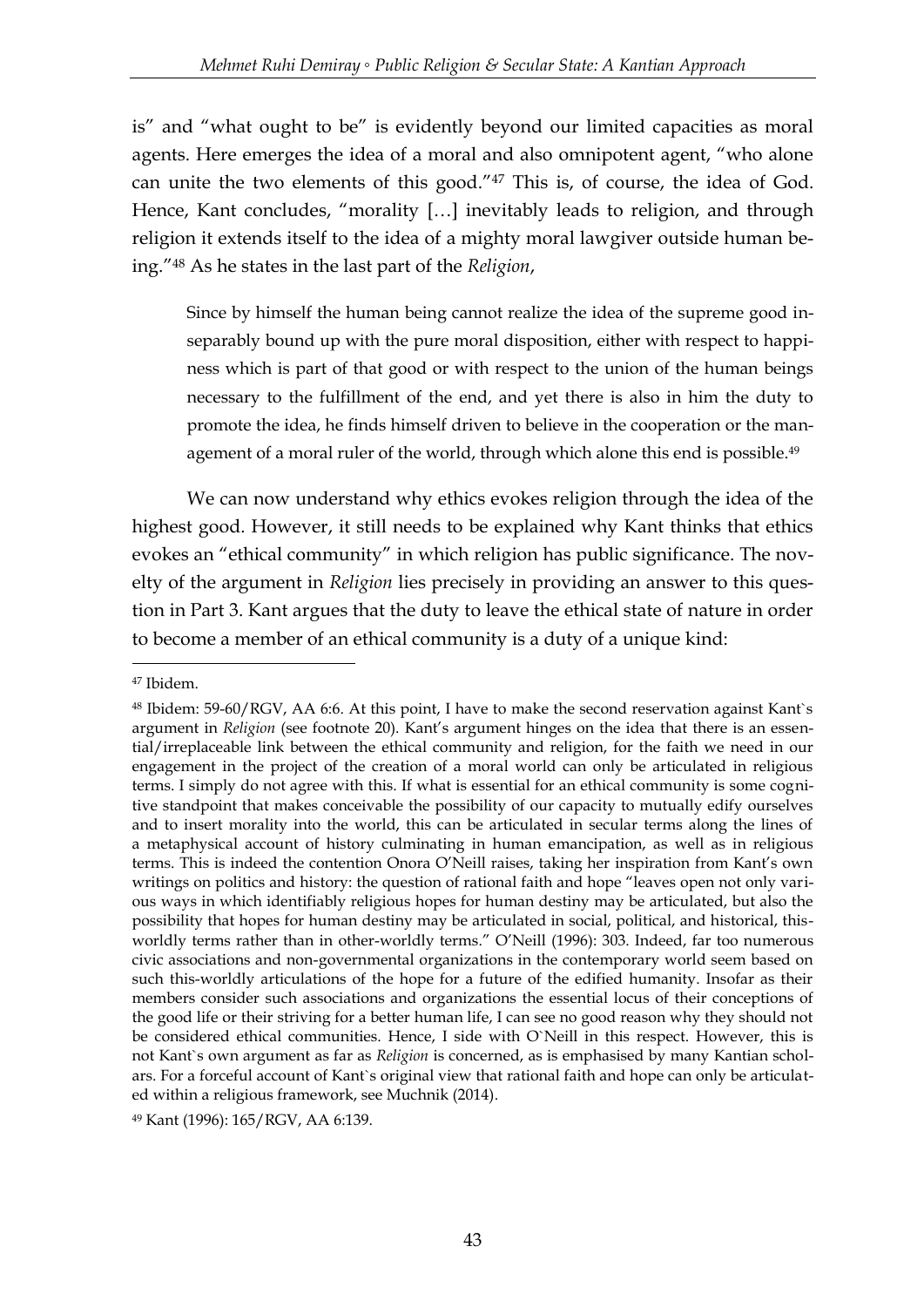Now, here we have a duty *sui generis*, not of human beings toward human beings but of the human race toward itself. For every species of rational beings is objectively – in the idea of reason – destined to a common end, namely the promotion of the highest good as a good common to all. But, since the highest moral good will not be brought about solely through the striving of one individual person for his own moral perfection but requires rather a union of such persons into a whole toward that very end, [i.e.] toward a system of well-disposed human beings in which, and through the unity of which alone, the highest moral good can come to pass.<sup>50</sup>

Here Kant stresses that the idea of the highest good in the world is indeed the ideal of a moral world (the Realm of Ends), not simply the ideal of a virtuous individual achieving happiness appropriate to herself. To the extent that the object designated as the highest good is itself a public object, its pursuit should be more than a private endeavour. It requires engagement with other human beings, i.e. public collaboration.<sup>51</sup> However, why should we take the idea of the highest good in this public sense, rather than the individualistic ideal of an inner citadel suggested by the Stoics?

To deal with this deeper question, Kant introduces the doctrine of the "radical evil in human nature" and the conception of "virtue as the struggle of the Good with the Evil," which he subsequently developed in Part 1 and Part 2. Very briefly, Kant thinks that there is in human nature a propensity to transgress the moral law when its commands come at odds with our inclinations. What is evil are not the inclinations themselves, but a maxim chosen to privilege inclinations when the pursuit of them would contradict the moral law. Hence, the doctrine of the radical evil in human nature is that we are prone to use our capacity of choice to make inclinations, rather than the moral law, the determining basis of our actions.

<sup>50</sup> Ibidem: 132-133/RGV, AA 6:97–98.

<sup>51</sup> This point is emphasised also by Pablo Muchnik. He argues that while in the *Critique of Practical Reason* "Kant conceived of the highest good as a goal every virtuous agent is devoted to bringing about in isolation," *Religion* brings about the idea of "a common *goal*" binding the wills of the separate agents "in a moral undertaking whose success requires *mutuality of pursuit*." Muchnik (2014): 210. One might object that since the Formula of the Realm of Ends and the happiness of others as one of the two general ethical duties are present from the beginning in Kant, it is not clear whether there is really anything quite new in the account of the ideal of the moral world in *Religion*. As for the Formula of the Realm of Ends, it seems to me that there is an important difference between the duty to act as if legislating in the Realm of Ends and the duty to contribute to the creation of (or the approximation towards) a moral world in which virtue and happiness will coincide. As for the happiness of others as an ethical duty, it is still an individualistic duty, in the sense that an ethical person might fulfil this duty without any need to collaborate with others, in order to create a moral world.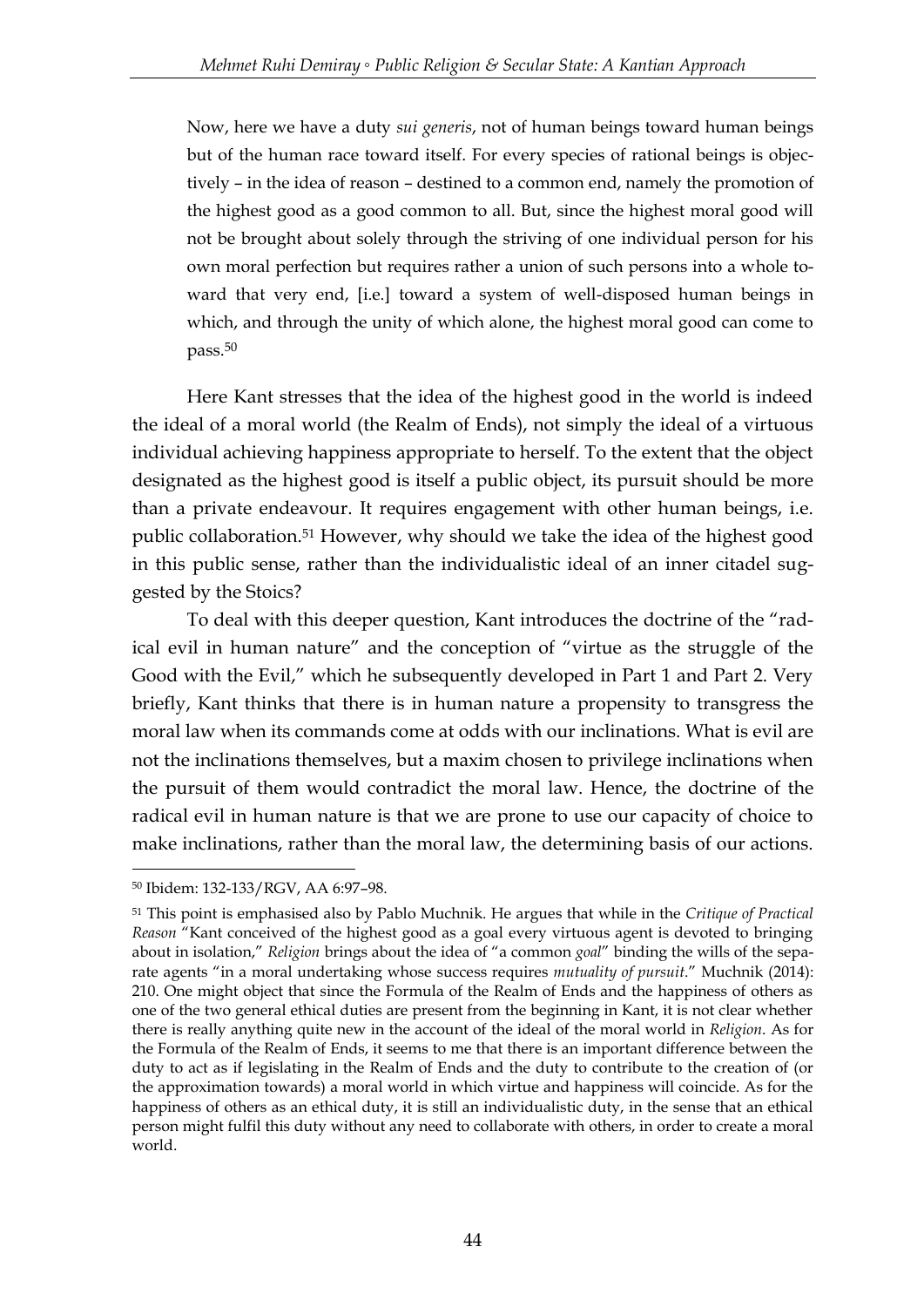This is the evil principle, and Kant thinks that the ethical ideal (i.e. the ideal of virtuous life) consists in combatting our propensity to this principle, rather than mistakenly combatting our natural inclinations. In Part 3, Kant attaches to these ideas a new twist along the lines of what may be called a Rousseauian critique of social life: the cause of evil springs "not from his own raw nature, so far as he exists in isolation, but rather from the human beings to whom he stands in relation or association."<sup>52</sup> The source of the problem are not our natural needs, but passions aroused by the instigation of social life rather than our own nature: "envy, addiction to power, avarice, and the malignant inclinations associated with these, assail his nature […] *as soon as he is among human beings* […] they will mutually corrupt each other's moral disposition and make one another evil."<sup>53</sup> Hence, social life, in so far as it remains an ethical state of nature, is a state in which the human being striving for virtue is under incessant attack. Hence, the conclusion is that the ethical end should be the creation of a public union of ethical individuals, i.e. of an ethical community, rather than merely striving after the perfection of one's own personality, because only in this way can individuals progress towards extirpating the source of the evil principle in themselves.

Honestly, I find the above argument for the ethical community too loaded by the metaphysical assumptions of the traditions Kant appropriated, albeit critically and originally, namely, a metaphysical perspective integrating the notion of the original sin in Christianity with Rousseau's critique of civilization.<sup>54</sup> Perhaps a more promising argument for the creation of an ethical community could be derived from the idea of a fundamental ethical end, i.e. an end that comes even before "self-perfection" and "happiness of others" and combines them within itself. The end I mean is the moral-rational nature as an end in itself. Then, Kant could plausibly argue that since it is the moral-rational nature *per se*, not only my own moral-rational nature, that ought to matter to me, the ethical ideal should be a public union of all moral-rational beings, rather than the individual pursuit of a virtuous life. This kind of argument connecting the idea of moral-rational nature as the fundamental ethical end and the idea of ethical community as the highest good in the world would be much simpler and more in line with the spirit of Kantian philosophy that tries to tame controversies sparked by strong metaphysical propositions, rather than resting upon them. However, this would still be an ar-

<sup>52</sup> Kant (1996): 129/RGV, AA 6:93.

<sup>53</sup> Ibidem: 129/RGV, AA 6:93–94.

<sup>&</sup>lt;sup>54</sup> For a defense that such appropriations do indeed fit well with the credentials of the critical philosophy, see Wood (2009).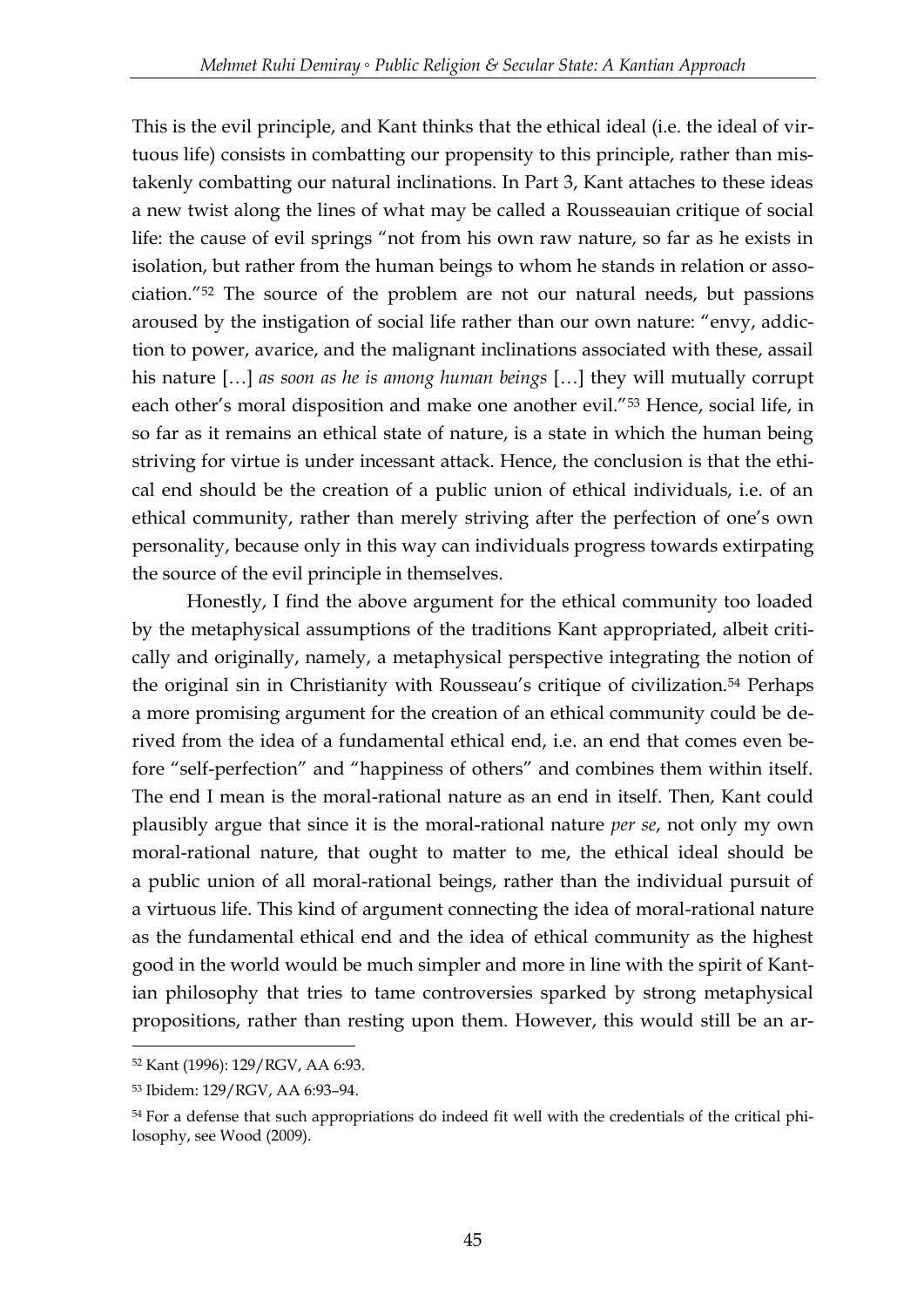gument from a Kantian ethical standpoint; hence, it would appeal only to those who subscribe to his ethics.

There is yet a more general<sup>55</sup> argument for the duty to unite under an ethical community. Although the "ethical life as such" presupposes that human beings have the capacity to set and pursue their ends, it requires that human beings both commit themselves to ends they see obligatory and permissible, and engage in practices for the realisation (instantiation or promotion) of these ends. In any case, the "ethical life as such" is a pursuit of "inserting morality into *the world*."<sup>56</sup> In other words, it is about moulding the world, particularly the *human* world, in light of these ends. Hence, it is inherent to the concept of the ethical life that it strives after its own objective realisation, which we can also designate as the desire for gaining "publicity." However, as we saw above, the public character of ethical norms marks the distinction between an ethical community and an ethical state of nature. Hence, a conception of ethical community, or a duty to subscribe to an ethical community, should be an essential element in any salient ethical vision.

In light of all the above, we can conclude that Kant thinks that an ethical community should have a religious basis and even a religious form, to the extent that the ethical pursuit of a public world of morality, i.e. the pursuit underlying an ethical community, requires rational faith in God. In other words, for Kant, it is precisely religious faith that provides the public characteristics needed for the establishment of an ethical community, since it is the cognitive pillar on which we assume the capacity to mutually edify ourselves and to insert morality into the world, i.e., to mould the world in accordance with the idea of the Realm of Ends. Hence, from the Kantian standpoint, it would be nonsensical to take religion merely as a private affair, or to call for a conception of religion deprived of its public aspect. In this vein, he sees religion or religious faith as the buttress of our striving for a public form of ethical life.

Kant's recognition of the public significance of religion in the context of ethical community goes hand in hand with his strict opposition to transpose this public significance into the juridical domain. In *Religion*, Kant defines theocracy as a "juridical community," more particularly, as "an aristocratic government" ruling in the name of God.<sup>57</sup> Although Kant's dismissive tone is clear enough, the deep impact of his argument may not be so. For what bothers Kant is not merely that

<sup>55</sup> By the term "general" here, I mean meta-ethical, in the sense of not referring to any substantive ethical argument, such as the argument from moral-rational nature.

<sup>56</sup> I borrow this phrase from Onora O'Neill (1997): 282.

<sup>57</sup> Kant (1996): 134/RGV, AA 6:99–100.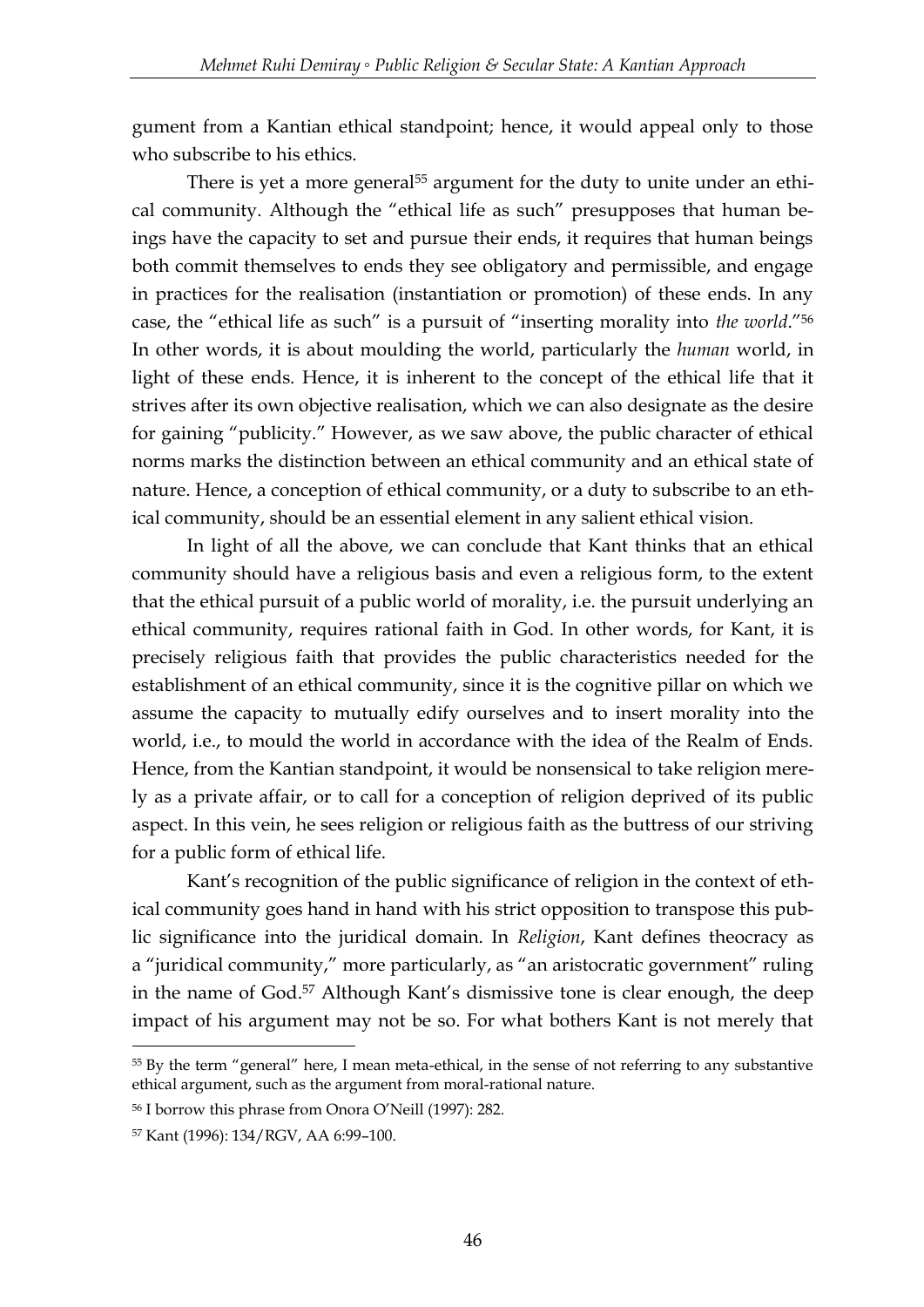theocracy is an aristocratic form, but that it is the paradigm case of the incongruous merging of the political-legal with the ethical-religious. More precisely, it is vain and calamitous to try to forge an ethical community through the political means of external coercion. The merging of the political-legal with the ethicalreligious is condemnable, even when the transposition of the ethical-religious into the juridical sphere is done on a democratic-contractual basis, rather than on an aristocratic-dictatorial basis.<sup>58</sup> It is so for two main reasons. First, any venture to back up ethical norms with political-juridical power, i.e., external coercion beyond the force of ethical conviction, gravely endangers the ethical life. Second, a political-juridical community is no less important to a decent human life than an ethical community, and it is essential to the idea of a political-juridical community that juridical norms should be kept apart from the ethical-religious norms and rest solely on the much thinner layer of juridical normativity.<sup>59</sup> I think that the first reason has already become clear in this paper. In the next part, I will try to explain the second reason, taking my inspiration from Kant's account of law and his separation of the political-juridical domain from the ethical domain in his *Doctrine of Right*.

## **The Political-Legal Community**

-

Now, I hope that the reader will tolerate it if I try to articulate Kant's conception of ethical community by using contemporary terminology. It is arguable that by ethical community he meant a social union based on a thick and robust normativity, comprising shared ethical values besides common needs and mutually recognised interests. It is thus the medium, the associational context, within which fellows cooperate for the realisation of the same, similar or overlapping ideals of the good life. Such a medium or context is of the utmost importance for

<sup>58</sup> I think that the following passage from *Theory and Practice* evidences this: "If we wish to discover whether a law which declares permanently valid an ecclesiastical constitution (itself formulated at some time in the past) can be regarded as emanating from the actual will or intention of the legislator, we must first ask whether a people is *authorized* to make a law for itself whereby certain accepted doctrines and outward forms of religion are declared permanent, and whether the people may thus prevent its own descendants from making further progress in religious understanding or from correcting past mistakes. It is clear that any original contract of the people which established such a law would in itself be null and void, for it would conflict with the appointed aim and purpose of mankind." Kant (1991): 85/TP, AA 8:305.

<sup>59</sup> By the "thinner layer of normativity," I mean the kind of normativity that should guide individuals when they encounter each other *simply as persons*, and thus *not as associates* sharing a specific thick conception of life or a common project beyond that of rightful/peaceful regulation of their casual interactions. Conversely, the "thick layer of normativity" among a plurality of human beings is built upon a common conception of the good life or a common life-project on the basis of which they consider each other associates rather than (merely) independent persons.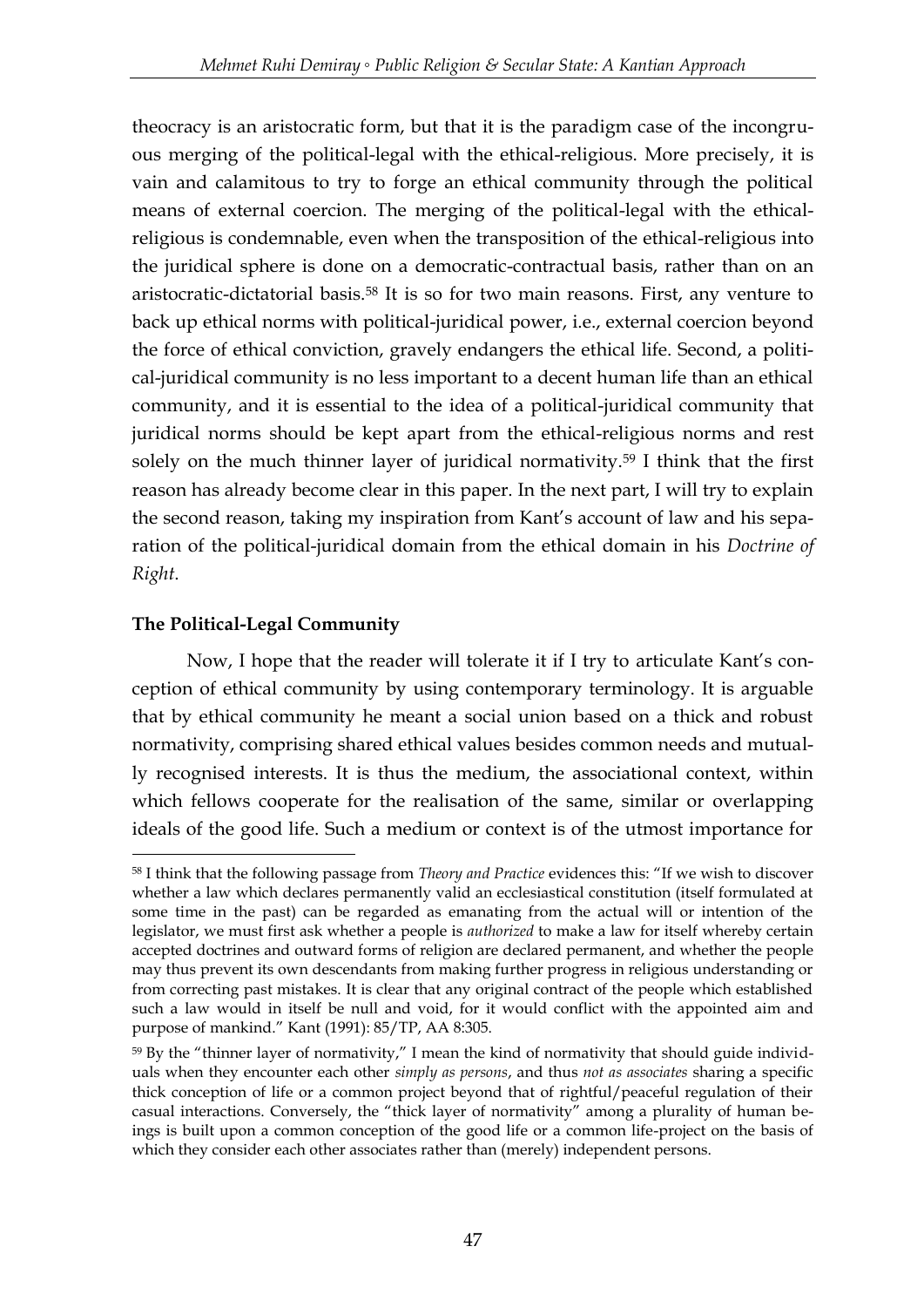human beings, because ethical normativity makes the lives of individuals integral and meaningful.

However, Kant`s major point in the *Doctrine of Right* – the first part of the *Metaphysics of Morals* dealing with the principles of law and civil (politicojuridical) union – seems to be that ethical normativity, in general, and ethical community, in particular, are not all that matters to human beings. For although the ethical normativity is the layer through which human life is made meaningful in the deepest sense, it is unable to bring about a normative solution to a certain facet of human interactions, which I will call the "political problem." To make sense of this, think of what happens when an ethical person or an ethical community has to come to terms with a "divergent" person who is not in line with the shared ethical ideals or values. If the ethical normativity is the sole point of reference, there are two ways of coping with such a situation. First, you might take the divergent person as an unsteady insider and then try to exert moral education or other forms of social discipline on her, so as to turn her into a decent fellow. Hereby, the divergent person is not recognised as a fully-fledged fellow, and there is no true community between you and her, precisely because there is no symmetrical recognition of ethical agency. From your standpoint, she is exposed to a propaedeutic to the ethical life, rather than the ethical life in the strict sense. From her own standpoint, she is exposed to an arbitrary enforcement of a set of ideals, which defies her personal agency. Second, and probably worse, you might take her as an outsider, in which case you would be evoking the image of ethical community as a battleship fighting against the evil-chaotic forces at work outside the ship, in the cause of goodness. In both cases, what we find is not a normative (i.e., reciprocally agreeable) resolution, but an apology for employing techniques of power over those who, as you think, should be converted into your conception of the moral good, or whose detrimental influence on your pursuit of the good should be avoided.

In a nutshell, the truly political problem is the one that arises between parties that disagree on ethical norms or ethical ideals relevant to the case in question. Were you to try to resolve the problem on the basis of your own set of ideals, this would lead nowhere but to the exertion of power, which would seem arbitrary from the standpoint of the other party. Hence, insisting on an ethical solution to a truly political problem does not mean working out a normative solution, but the reverse: it means relying upon the "judgement" by the play of power.

On the other hand, there is still a normative alternative that can be worked out. It is the path of law founding a civil union, rather than an ethical community. It is based on the reciprocal recognition of the fundamental quality of human be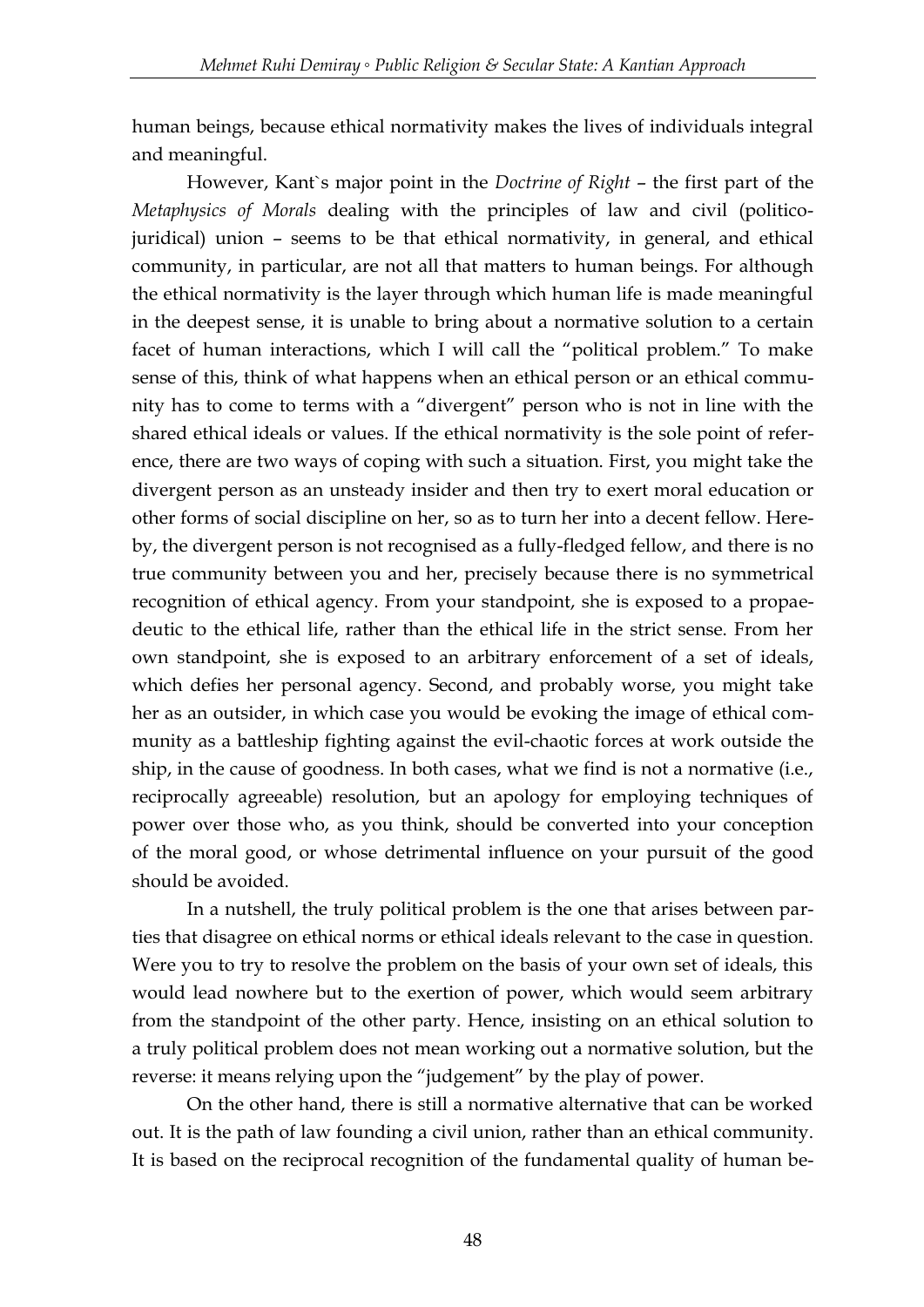ings as persons, i.e., as beings setting and pursuing their own ends, *whatever these ends are*. As we saw above, the normativity pertinent to ethics and the ethical community presupposes the quality of human beings as persons setting and pursuing their ends. However, ethical normativity concerns the way we should shape ourselves and the social world we live in. In other words, as is evident from the categorical imperative as the supreme principle of ethics, ethical normativity is a structure of *norms imposing duties* on individuals from the very beginning. On the other hand, Kant distinguishes the universal principle of right from the universal law of right, giving priority to the former.<sup>60</sup> The universal principle of right reads that "any action is right if it can coexist with everyone's freedom in accordance with a universal law, or if on its maxim the freedom of choice of each can coexist with everyone's freedom in accordance with a universal law."<sup>61</sup> This principle is quite different from the categorical imperative. Although the universal principle of right is the ground on which all duties of right are conceivable, it is in itself not primarily a principle that imposes duty, but a principle that confers power on individuals. More precisely, it puts forward freedom as the default status of individuals in law, as was clear when Kant defined freedom in the sense of "independence from being constrained by another's choice" as "the original right belonging to every man by virtue of his humanity."<sup>62</sup> Then, all duties of right, and thus the entire sphere of the legal normativity, are grounded upon a principle conferring power on individuals, which consists in the recognition of them as their own masters, in the sense that they will set and pursue their own ends, *whatever those ends might be*, insofar as they do not infringe on others' freedom.

Hence, in the case of law, we are not talking about the discipline of human character in any sense; and we are not talking about an ethical good that would be considered the ground of legal obligations. Instead, we suspend any appeal to the ethical good and to the obligations derived from it. What comes out is an ethicallydetached principle that prescribes the conditions necessary for the personal independence of each member, namely the universal principle of right. This principle is ethically detached, in the sense that it does not concern itself with the way personal independence is deployed, insofar as it does not contradict the others' freedom. Furthermore, this principle is justified, because freedom as personal independence is the essential presupposition that all parties involved in a political problem hold with regard to themselves, insofar as they stand as parties in the

<sup>60</sup> Kant (2009): 24/MS, AA 6:230–31.

<sup>61</sup> Ibidem: 24/MS, AA 6:230.

<sup>62</sup> Ibidem: 30/MS, AA 6:237.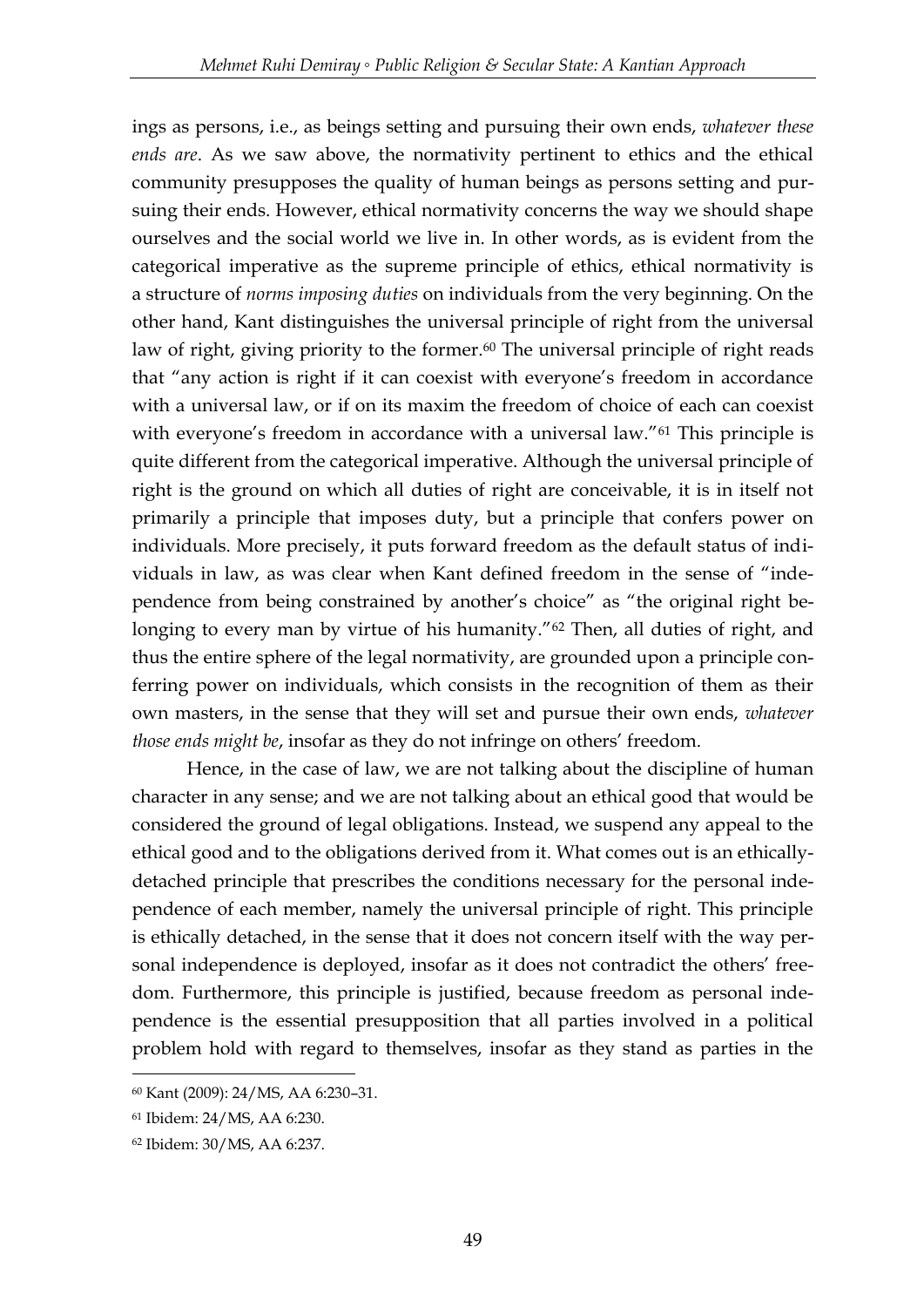political problem. The reason for the political problem is that there are parties setting and pursuing divergent or contradicting ends. The normative dimension among the parties in a political problem can be constructed merely by the recognition of the same quality they propose in themselves. Such reciprocal recognition designates the normative structure of a political-juridical community, which Kant called a "civil union." $63$  The end of this community is nothing but peace $64$ ; and the means it employs is law, based on the principle of justice as the reciprocal recognition of personality. So a political-legal order is not an entity institutionalising a particular ethical ideal, but a neutral and impartial entity under the aegis of which every individual and ethical community have trusted their independence, in the sense of setting and pursuing their ends individually and associatively, whatever value these ends have from an ethical standpoint.

In this way, law can provide a thinner form of normativity among those who either durably or casually might fail to share a thicker (ethical) form of normativity.<sup>65</sup> This thinner form is fundamental for a decent human life, though never adequate for a meaningful life. After all, from a Kantian standpoint, political-legal relations are not the sphere wherein human life is to be made meaningful.<sup>66</sup> What

<u>.</u>

<sup>63</sup> Ibidem: 85/MS, AA 6:306.

 $64$  "It can be said that establishing universal and lasting peace constitutes not merely a part of the doctrine of right but rather the entire final end of the doctrine of right within the limits of reason alone." Ibidem: 123/MS, AA 6:355.

<sup>65</sup> I should note that my claim does not entail that the political-legal normativity is conditional in the sense that it turns out to be obligating only when a peaceful resolution of the problems of interaction on the basis of the ethical normativity turns out to be impossible. It is one thing to say that there would never be an occasion of practical controversy requiring a resolution on the basis of externally-coercive legal norms among morally perfected persons; it is another thing to say that the political-legal normativity would be cancelled out by the ethical normativity in their case. I think it is crystal clear that from a Kantian standpoint even a nation of angels would need the politicallegal normativity. The ethical normativity binding them would not cancel out the political-legal normativity, but fulfil it *ex mero motu*, for the true ethical normativity should already be embracing the duties of right as a part of its own. In the case of human beings, the significance of the politicallegal normativity and the state aggravates not simply because we are limited rational beings tending to act upon the maxim of self-love, but also our physiological constitution requires that we possess external objects as means to our ends, which causes normative problems that can be ultimately resolved only within the framework of a rightful state.

<sup>66</sup> In contemporary literature, Leslie C. Griffin is one of the rare authors who deliver an insight similar to the one I found in Kant. In the context of a discussion of fundamentalism and liberal tolerance, she argues, by drawing on the work of John Rawls, as follows: "The desire for respect, honor and love runs deep in human nature, as does the quest for meaning. Religions address those needs. In recent years, resurgent religious fundamentalism has met them most effectively by supplying a comprehensive system that governs all aspects of life, including law and politics. Liberal tolerance offers much less, and much more. It *cannot* cure 'spiritual emptiness.' 'Spiritual wellbeing […] is not guaranteed' in a liberal state because the political conception of justice is political, not theological, religious or philosophical. Liberal tolerance *can* provide the 'very great value' of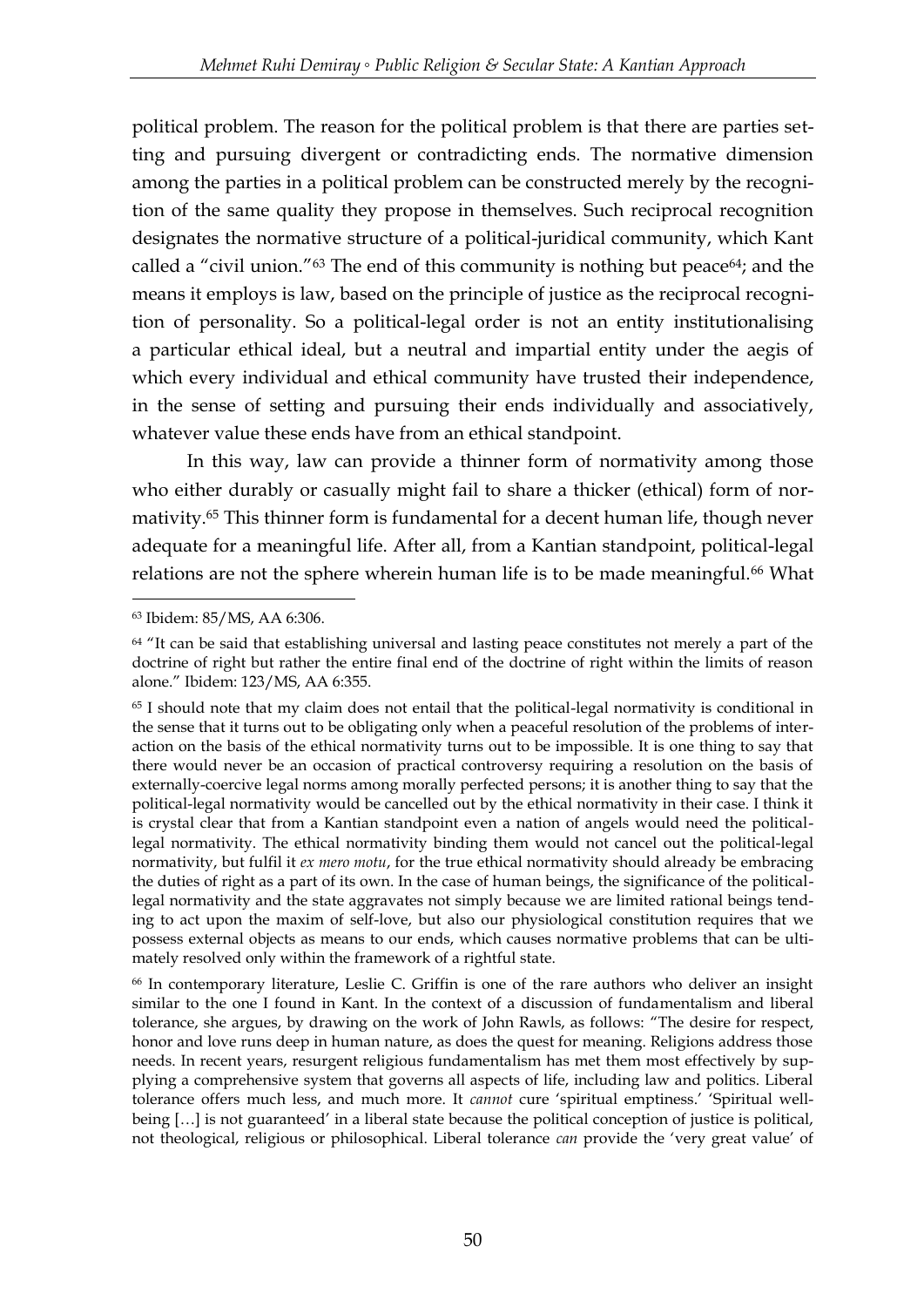we should expect from them is, at most, to provide the background circumstances within which human beings themselves are to make their lives meaningful. Hence, although political-juridical community is fundamental, it is far from designating an ideal. Human beings should work their freedom as personal independence up to something more robust, i.e., to an ethically justified or guided course of life, in order to make their lives complete and meaningful. However, they have to do this on their own through their private, associational and public commitments and engagements. The legal-political order cannot embrace an ethical ideal and then take initiative related to their ethical commitments and engagements. It is there only to secure the individuals' entitlement to set and pursue these commitments.

One may think that such an account of the relation between political society and ethical community resembles Rawls' political-liberal model based on a distinction between comprehensive worldviews and a political-liberal conception of justice. Hence, the question arises: Why should we go back to Kant if we already have Rawls? Although it would far exceed the scope of this paper, if I pretended to provide a comparison between Kant and Rawls, I can underline certain points concerning which Kant`s own texts are still most insightful for contemporary political liberals. Above all, as I hope my paper has made explicit, Kant had a much clearer and better-grounded distinction between law and ethics.<sup>67</sup> He made clear that the law is a normative structure based on a principle conferring power on individuals, while ethics is a set of norms imposing duties upon them. He also made clear that "a political-legal question" can never be the same as "an ethical question." That is, the political-legal form of public reason can never be the same as the ethical form of public reason. To give some examples, we deliberate on whether euthanasia, abortion, one's wasteful use of one's private property to the detriment of poor people, divorce, and blasphemy are ethically approvable. However, the

a stable society in which religious freedom is exercised publicly and privately, but not politically." Griffin (2003): 1644.

<sup>67</sup> In passing, let me note that, in my view, Rawls' failure to draw a clear (not-shifting) distinction between law and ethics stems from his equation of "the comprehensive" with "the private." This equation suggests that a doctrine that was merely an element of a comprehensive (private) worldview at the beginning can turn out to be public if it acquires overlapping consensus throughout time. Hence, "the ethical" can turn out to be "the juridical" in Rawls. It is crystal clear that Kant would not hold to such an equation. For him, anything is public if it is universally communicable to all rational beings. In line with this, the true ethical doctrine, the ethics of autonomy, is both a comprehensive worldview but also public in the sense of universal communicability. One could even say that any claim to truth is a claim to publicity, public validity in Kant. Hence, the distinction between law and ethics has nothing to do with the distinction between "the private" and "the public." Rather, law specifies a particular sphere within the broader sphere of the public: the domain of the externally coercible rules, which is impermeable to any ethical vision, no matter how widespread it might be.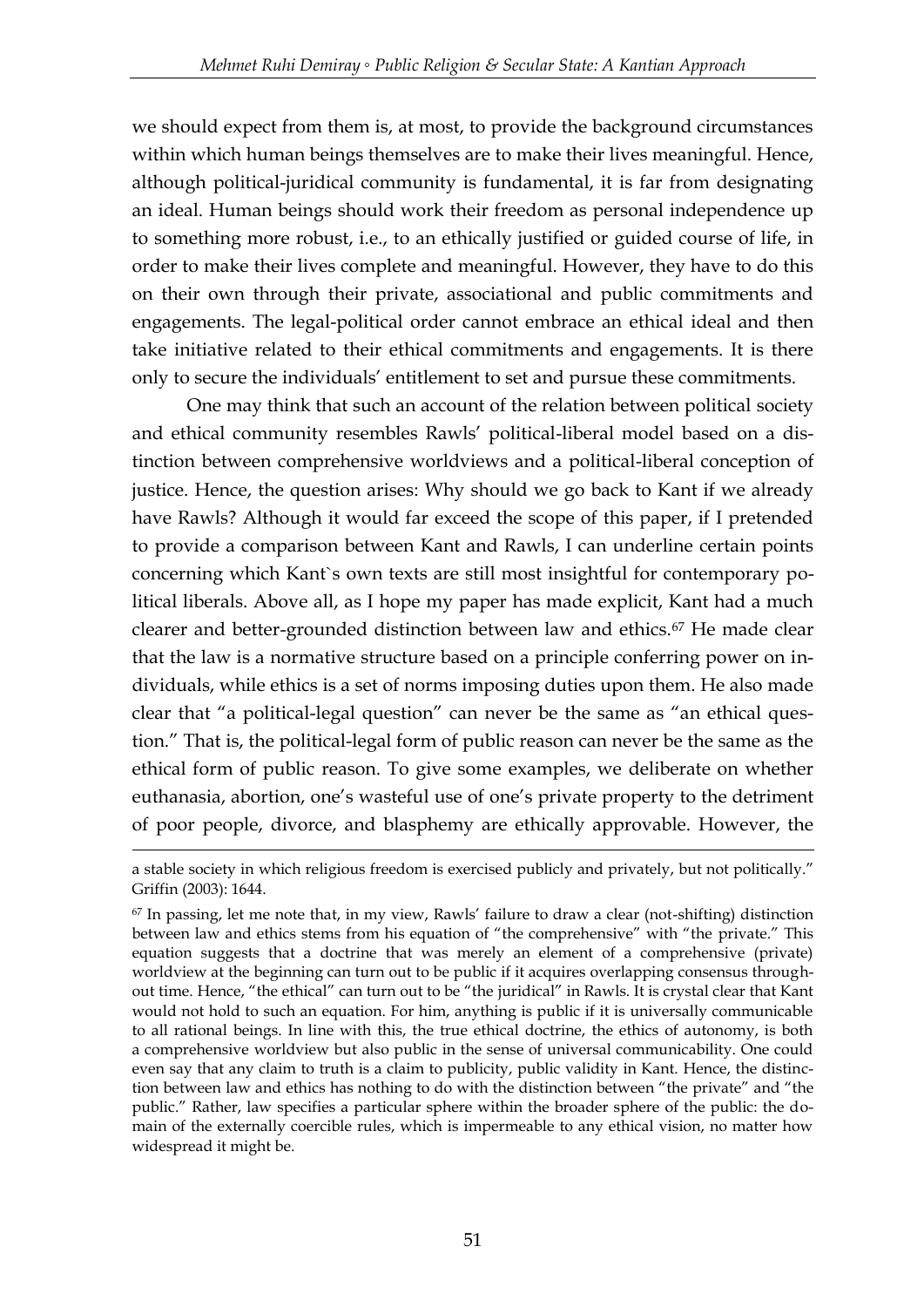question ceases to be merely ethical when we discuss whether or not the persons committing the foregoing actions should be hindered by the external coercion of state power. The latter is the political-legal problem that should be resolved solely on the grounds of the fundamental principle conferring power of being their own masters on individuals (and, thus, without regard to whether or not one would or should ethically approve the action or the course of action in question). In this way, Kant does not only draw the distinction between ethics and law in a more impermeable way than Rawls does, but also shows that claims for public recognition by religious or ethical communities are compatible with the claim of the secular law, if there is no trespass by either.

#### **Conclusion**

<u>.</u>

In conclusion, I think that, with two basic reservations,<sup>68</sup> we find in Kant's writings a model of the relations between law, ethics, and religion which can be of great use in the resolution of the contemporary controversy between austere secularism and integrationism. For Kant shows that religious faith provides the cognitive pillar for individuals' ethically required identification with an ethical community conceived as a collective undertaking to mutually edify ourselves and to insert morality into the world, i.e., to mould the world in accordance with the idea of the Realm of Ends. Hence, religion not only has a public role and significance; it is inconceivable without its public aspect. In line with this, the austere secularist argument that religion should merely be a private affair should be rejected. On the other hand, the publicity of ethical-religious community has a nature quite different from the publicity we have in the case of the state as the political-juridical union. This is because both the purposes and the means these two forms of human associations have are of a very different nature. The constitutive purpose of an ethical-religious community is the creation of a moral or morally better world, for the sake of which there is no legitimate means but gaining the consent of people through conviction. However, the constitutive purpose of the state is to enable a normative co-existence among persons and/or groups that might durably or casually fail to reach consensus on their deep ethical-religious commitments. For this purpose, the state is permitted to use external coercion over its members, and the political-juridical norms as externally coercible norms have their public justifi-

<sup>68</sup> As stated in footnotes 20 and 48 above, my two basic reservations concern Kant's arguments on the substantial ethical content and the inner structural form of the ethical-religious community, on the one hand, and his argument concerning the *essentially/irreplaceably* religious character the reasonable faith grounding the commitment to an ethical community should take, on the other.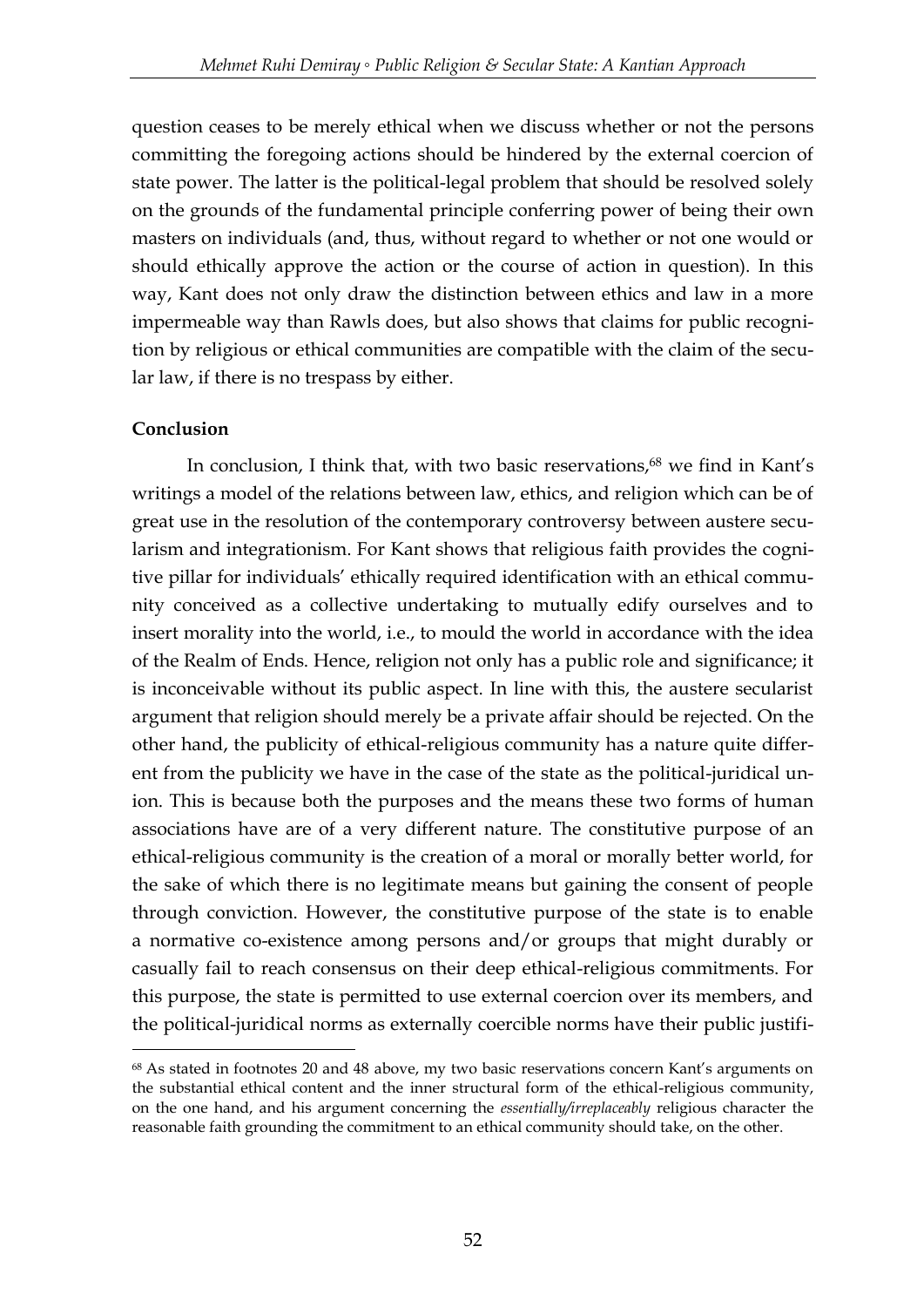cation, insofar as they enable conditions in which every member of the state enjoys their freedom of choice (i.e. their independent personality).

In light of the Kantian model, we are not obliged to choose justice over virtue, or vice versa. Rather, it will be the situation, or the context of the problem we are faced with, that will decide on the normative basis through which the problem will be resolved. In a context where we are dealing with persons of the same mind, in terms of ethical-religious commitments and orientations, there can be no justified interference from the outside, including interference by the state, insofar as none of us appeals to civil law and state authority. With regard to such matters on the ethical-religious basis, the only role the state and the law have is to protect them. On the other hand, no one who rejected the commonly accepted ethicalreligious basis and thus appealed to civil law and the state authority to protect her rights as an independent person can be forced to a resolution on ethical-religious grounds. Indeed, such a guarantee to appeal to the ethically-religiously detached authority in cases of need is not detrimental, but supportive of freedom of conscience and religion that constitutes the core of any decent life of virtue. Also, the existence of vivid ethical communities, in the context of which individuals pursue their lives in community with their fellows, on the basis of the public authorities they actually consented to, is not detrimental, but supportive of the state. Hence, the constitutive purposes of the state and the ethical-religious community, namely justice and the life of virtue and integrity respectively, are realisable not at the price of each other, but only concordantly and under the condition that the state and the ethical community are kept separate. The conflict arises only in the cases in which either the actual state or the actual ethical community is essentially degenerate, i.e., where either the state presumes an authority to impose or champion what it assumes to be the true ethical conviction, or the ethical community presumes an authority to enact externally-coercive civil laws. Otherwise, it is the just state which provides a free and open public sphere as the most suitable context for individuals' searches of the true ethical conviction and the form of life in accordance with it; and it is the ethical community with the true ethical conviction which is most respectful of the condition of civic freedom and equality enabled by the just state, since it should be confident that it will prove its truth under this condition.<sup>69</sup>

<sup>69</sup> Let me note that Gotthold Ephraim Lessing, another outstanding representative of the Enlightenment, gave voice to this insight in a metaphorical and most eloquent way in the "Ring Parable" narrated in his famous play *Nathan the Wise*.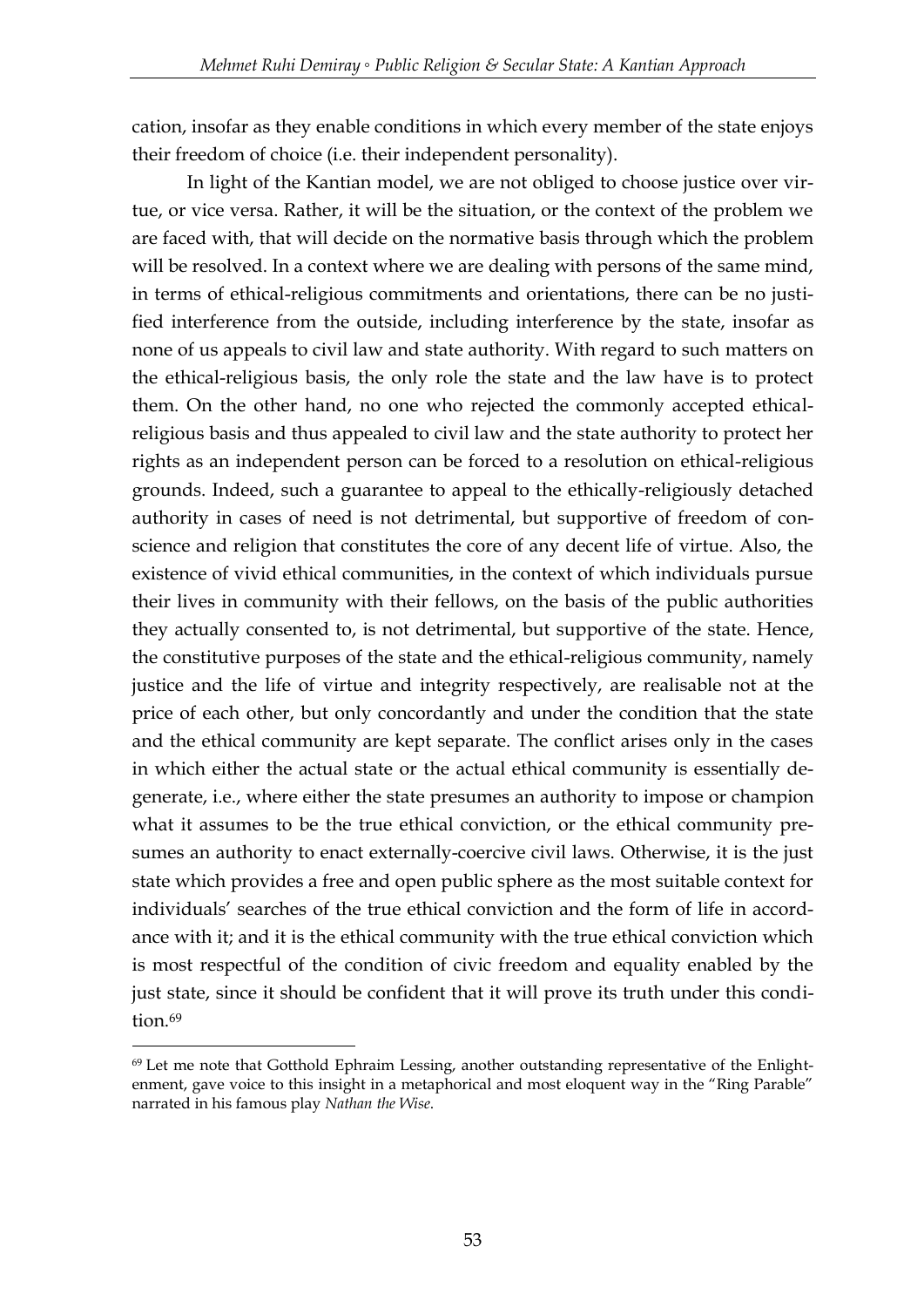Let me end with putting in a nutshell what contribution the Kantian model of the relations between law, ethics, and religion might make, as far as contemporary debates are concerned. As I mentioned above, there have already emerged approaches that are based on the insight that both conflicting parties, namely austere secularists and integrationists, frame normative concerns to which we cannot remain unresponsive. Such approaches suggest that the task should be that of figuring out a political-social framework within which both the liberal concern for equal rights and liberties and the communitarian concern for the authentic way of life are to be relieved. The Kantian model I propose shares this sound aspiration. However, it differs from much of contemporary intermediating approaches in the path it offers for its actualisation. While the contemporary approaches tend to suggest more porous models of the state-and-religion relations in the spirit of deepening the democratic zeal, the Kantian model offers a sober path in which the state and ethical communities (including, of course, religious-ethical communities) should work in tandem, but impenetrably, so as to actualise their congruous but distinctive constitutive purposes. In other words, the Kantian model provides a secularism that both recognises and encourages the public function of religion. Hence, I think, it stands as a promising ground for normatively dealing with the contemporary concrete difficulties we face in relieving religious concerns in political and social life. This is yet a task for another paper.<sup>70</sup>

### **References**

- Audi R. (2011), *Democratic Authority and the Separation of Church and State*, Oxford University Press, Oxford.
- Audi R., Wolterstorff N. (1997), *Religion in the Public Square*, Rowman and Littlefield, Lanham (MD).
- Chambers S. (2011), "Secularism minus Exclusion," *Good Society Journal* 19 (2): 16–21.
- Greenawalt K. (1995), *Private Consciences and Public Reasons*, Oxford University Press, Oxford.
- Greenawalt K. (2007), "What are Public Reasons?," *Journal of Law, Philosophy and Culture* 1 (1): 79–105.

<sup>70</sup> Acknowledgment: This essay is part of the Marie Curie Research project titled *A Kantian Approach to Current Tensions between Modern Law and Religious Commitments*. I am indebted to the European Commission that provided me with such a fantastic research grant. I am grateful to Sorin Baiasu, the scholar in charge in the said project, and Pablo Muchnik who have read the initial drafts of this paper and provided me with their rightful criticisms and invaluable suggestions. I also thank the School of Politics, International Relations, and Philosophy (SPIRE) at Keele University for being a wonderful host during my research stay.